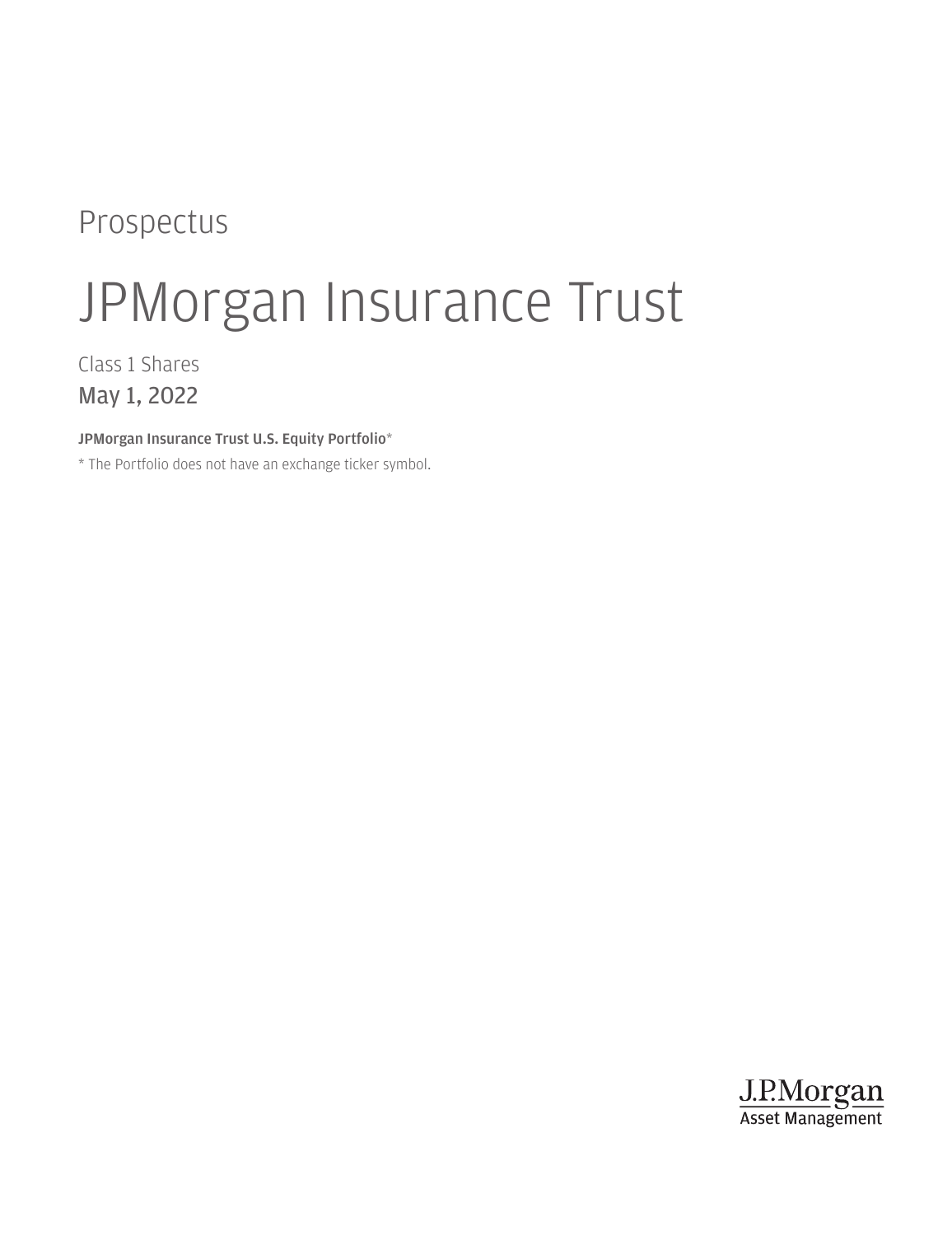#### **CONTENTS**

| Risk/Return Summary:                           |    |
|------------------------------------------------|----|
| JPMorgan Insurance Trust U.S. Equity Portfolio | 1  |
| More About the Portfolio                       | 5  |
| Additional Information About the Portfolio's   |    |
| Investment Strategies                          | 5  |
| Investment Risks                               | 6  |
| Conflicts of Interest                          | 11 |
| Temporary Defensive Positions                  | 11 |
| Additional Fee Waiver and/or Expense           |    |
|                                                | 12 |
|                                                | 12 |
| The Portfolio's Management and Administration  | 13 |
| Shareholder Information                        | 15 |
|                                                |    |

|                                     | 15.               |
|-------------------------------------|-------------------|
| Purchasing Portfolio Shares         | 16                |
| Redeeming Portfolio Shares.         | 16                |
|                                     | 17                |
| Voting and Shareholder Meetings     | 18                |
| Questions                           | 18                |
| Distributions and Taxes             | 18                |
| Availability of Proxy Voting Record | 19                |
| Portfolio Holdings Disclosure       | 19                |
|                                     | 20                |
|                                     | <b>Back cover</b> |
|                                     |                   |

The Portfolio is intended to be a funding vehicle for variable annuity contracts and variable life insurance policies (collectively, variable insurance contracts) offered by the separate accounts of various insurance companies. Portfolio shares may also be offered to qualified pension and retirement plans and accounts permitting accumulation of assets on a tax-deferred basis (Eligible Plans). The investment objective (also known as the Portfolio's goal) and policies of the Portfolio may be similar to other funds managed or advised by J.P. Morgan Investment Management Inc. and its affiliates. However, the investment results of the Portfolio may be higher or lower than, and there is no guarantee that the investment results of the Portfolio will be comparable to, any other J.P. Morgan Fund.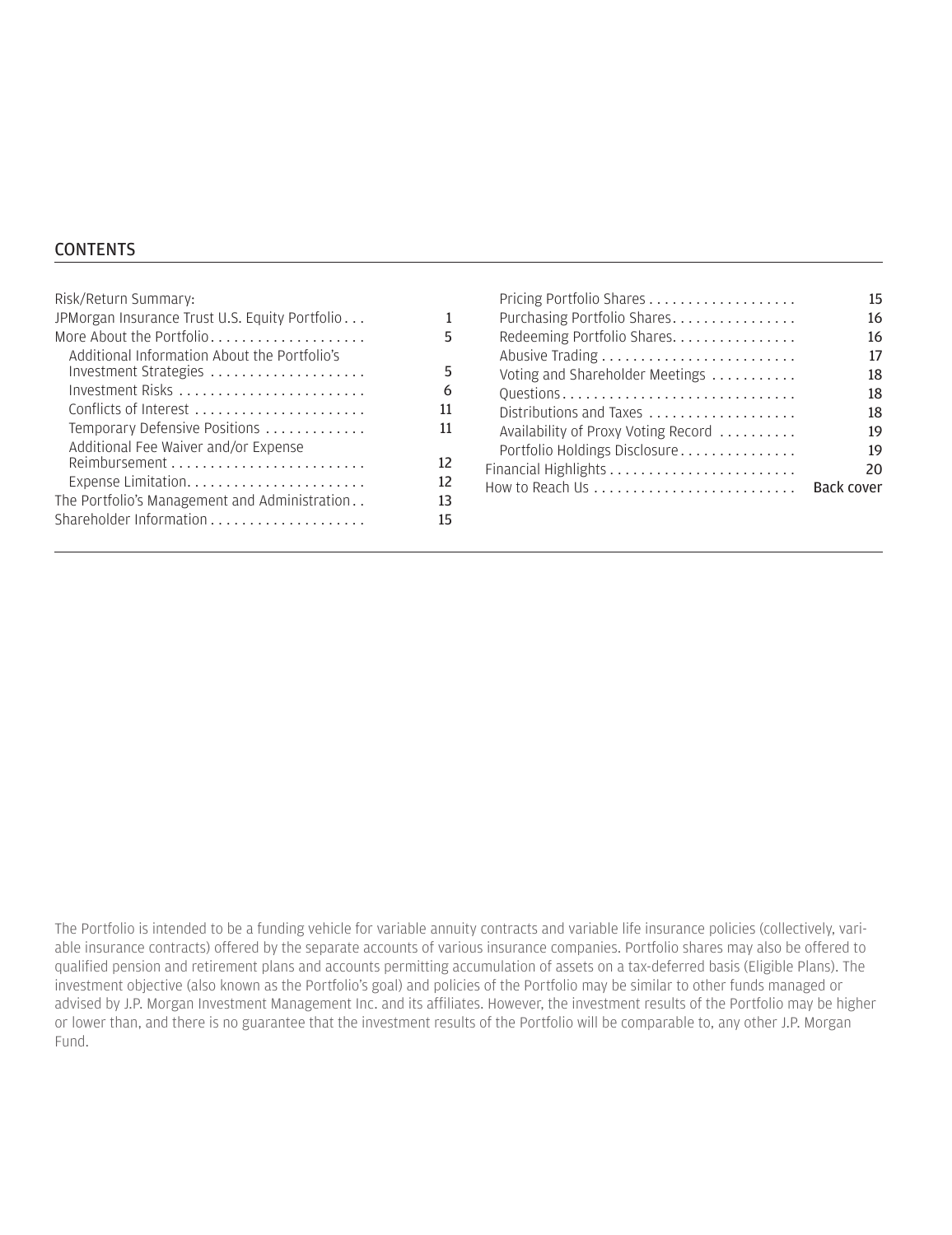### <span id="page-2-0"></span>Risk/Return Summary JPMorgan Insurance Trust U.S. Equity Portfolio

#### What is the goal of the Portfolio?

The Portfolio seeks to provide high total return from a portfolio of selected equity securities.

#### Fees and Expenses of the Portfolio

The following table describes the fees and expenses that you may pay if you buy, hold and sell shares of the Portfolio. The table and Example below do not reflect fees and expenses imposed at the variable insurance contract level or which may be imposed by Eligible Plans. If these expenses were reflected, the total expenses would be higher.

#### ANNUAL FUND OPERATING EXPENSES

(Expenses that you pay each year as a percentage of the value of your investment)

|                                             | Class 1     |
|---------------------------------------------|-------------|
| <b>Management Fees</b>                      | $0.55\%$    |
| Distribution (Rule 12b-1) Fees              | <b>NONE</b> |
| <b>Other Expenses</b>                       | 0.19        |
| <b>Total Annual Fund Operating Expenses</b> | O 74        |

#### Example

This Example is intended to help you compare the cost of investing in the Portfolio with the cost of investing in other mutual funds. The Example assumes that you invest \$10,000 in the Portfolio for the time periods indicated. The Example also assumes that your investment has a 5% return each year and that the Portfolio's operating expenses are equal to the total annual fund operating expenses shown in the fee table. Your actual costs may be higher or lower.

| WHETHER OR NOT YOU SELL YOUR SHARES, YOUR COST<br>  WOULD BE: ' |    |      |     |                                 |
|-----------------------------------------------------------------|----|------|-----|---------------------------------|
|                                                                 |    |      |     | 1 Year 3 Years 5 Years 10 Years |
| CLASS 1 SHARES (\$)                                             | 76 | -237 | 411 | 918                             |

#### Portfolio Turnover

The Portfolio pays transaction costs, such as commissions, when it buys and sells securities (or "turns over" its portfolio). A higher portfolio turnover rate may indicate higher transaction costs. These costs, which are not reflected in annual fund operating expenses, or in the Example, affect the Portfolio's performance. During the Portfolio's most recent fiscal year, the Portfolio's turnover rate was 48% of the average value of its portfolio.

#### What are the Portfolio's main investment strategies?

Under normal circumstances, the Portfolio invests at least 80% of its Assets in equity securities of U.S. companies. "Assets" means net assets, plus the amount of borrowings for invest-

ment purposes. In implementing its strategy, the Portfolio primarily invests in common stocks of large- and midcapitalization U.S. companies but it may also invest up to 20% of its Assets in common stocks of foreign companies, including depositary receipts. Depositary receipts are financial instruments representing a foreign company's publicly traded securities. A depositary receipt trades on a stock exchange in a country different from the company's local market.

The Portfolio focuses on those equity securities that it considers attractively valued and seeks to outperform the Benchmark through superior stock selection. By emphasizing attractively valued equity securities, the Portfolio seeks to produce returns that exceed those of the Benchmark.

Derivatives, which are instruments that have a value based on another instrument, exchange rate or index, may be used as substitutes for securities in which the Portfolio can invest. To the extent the Portfolio uses derivative, the Portfolio will primarily use futures contracts to more effectively gain targeted equity exposure from its cash positions.

An issuer of a security will be deemed to be located in the United States if: (i) the principal trading market for the security is in the United States, (ii) the issuer is organized under the laws of the United States, or (iii) the issuer derives at least 50% of its revenues or profits from the United States or has at least 50% of its total assets situated in the United States.

Investment Process: In managing the Portfolio, J.P. Morgan Investment Management, Inc. (JPMIM or the adviser) employs a three-step process that combines research, valuation and stock selection. The adviser takes an in-depth look at company prospects over a period as long as five years, which is designed to provide insight into a company's real growth potential. The research findings allow the adviser to rank the companies in each sector group according to what it believes to be their relative value. As part of its investment process, the adviser seeks to assess the impact of environmental, social and governance factors on the companies in which the Portfolio invests. The adviser's assessment is based on a proprietary analysis of key opportunities and risks across industries to seek to identify financially material issues on the Portfolio's investments in securities and ascertain key issues that merit engagement with company management. These assessments may not be conclusive and securities of companies may be purchased and retained by the Portfolio for reasons other than material ESG factors.

On behalf of the Portfolio, the adviser then buys and sells equity securities, using the research and valuation rankings as a basis. In general, the adviser buys equity securities that are identified as attractively valued and considers selling them when they appear to be overvalued. Along with attractive valuation, the adviser often considers a number of other criteria:

- catalysts that could trigger a rise in a stock's price
- high potential reward compared to potential risk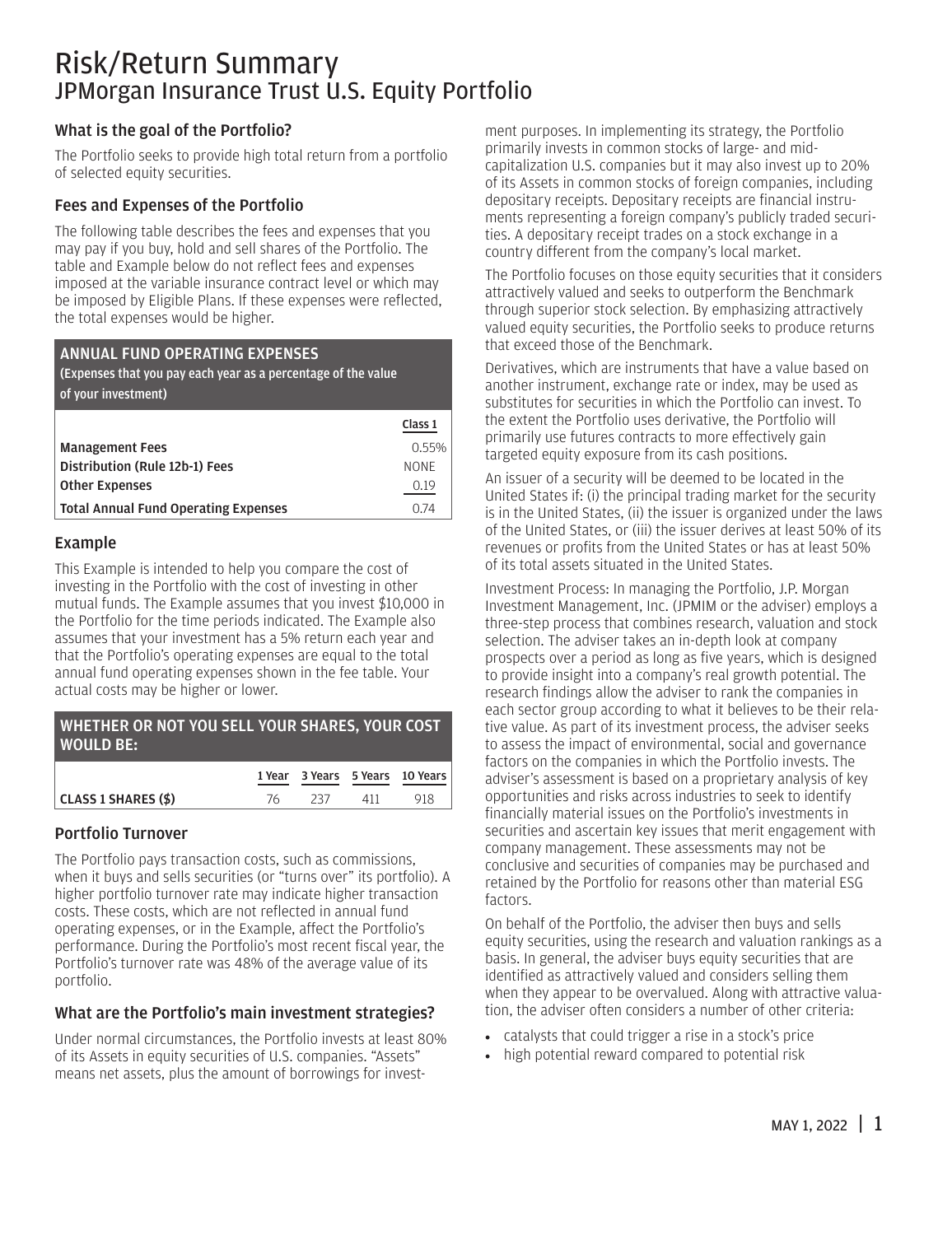### Risk/Return Summary JPMorgan Insurance Trust U.S. Equity Portfolio (continued)

• temporary mispricings caused by apparent market overreactions.

#### The Portfolio's Main Investment Risks

The Portfolio is subject to management risk and may not achieve its objective if the adviser's expectations regarding particular instruments or markets are not met.

An investment in this Portfolio or any other fund may not provide a complete investment program. The suitability of an investment in the Portfolio should be considered based on the investment objective, strategies and risks described in this prospectus, considered in light of all of the other investments in your portfolio, as well as your risk tolerance, financial goals and time horizons. You may want to consult with a financial advisor to determine if this Portfolio is suitable for you.

The Portfolio is subject to the main risks noted below, any of which may adversely affect the Portfolio's performance and ability to meet its investment objective.

*Equity Market Risk.* The price of equity securities may rise or fall because of changes in the broad market or changes in a company's financial condition, sometimes rapidly or unpredictably. These price movements may result from factors affecting individual companies, sectors or industries selected for the Portfolio or the securities market as a whole, such as changes in economic or political conditions. When the value of the Portfolio's securities goes down, your investment in the Portfolio decreases in value.

*General Market Risk.* Economies and financial markets throughout the world are becoming increasingly interconnected, which increases the likelihood that events or conditions in one country or region will adversely impact markets or issuers in other countries or regions. Securities held by the Portfolio may underperform in comparison to securities in general financial markets, a particular financial market or other asset classes, due to a number of factors, including inflation (or expectations for inflation), deflation (or expectations for deflation), interest rates, global demand for particular products or resources, market instability, debt crises and downgrades, embargoes, tariffs, sanctions and other trade barriers, regulatory events, other governmental trade or market control programs and related geopolitical events. In addition, the value of the Portfolio's investments may be negatively affected by the occurrence of global events such as war, terrorism, environmental disasters, natural disasters or events, country instability, and infectious disease epidemics or pandemics.

For example, the outbreak of COVID-19, a novel coronavirus disease, has negatively affected economies, markets and individual companies throughout the world, including those in which the Portfolio invests. The effects of this pandemic to public health and business and market conditions, including exchange trading suspensions and closures may continue to

have a significant negative impact on the performance of the Portfolio's investments, increase the Portfolio's volatility, exacerbate pre-existing political, social and economic risks to the Portfolio, and negatively impact broad segments of businesses and populations. The Portfolio's operations may be interrupted as a result, which may contribute to the negative impact on investment performance. In addition, governments, their regulatory agencies, or self-regulatory organizations may take actions in response to the pandemic that affect the instruments in which the Portfolio invests, or the issuers of such instruments, in ways that could have a significant negative impact on the Portfolio's investment performance. The full impact of the COVID-19 pandemic, or other future epidemics or pandemics, is currently unknown.

*Mid Cap Company Risk.* Investments in mid cap companies may be riskier, less liquid, more volatile and more vulnerable to economic, market and industry changes than investments in larger, more established companies. The securities of mid cap companies may trade less frequently and in smaller volumes than securities of larger companies. As a result, share price changes may be more sudden or erratic than the prices of other equity securities, especially over the short term.

*Large Cap Company Risk.* Because the Portfolio invests principally in large cap company securities, it may underperform other funds during periods when the Portfolio's securities are out of favor.

*Value Strategy Risk.* An undervalued stock may decrease in price or may not increase in price as anticipated by the adviser if other investors fail to recognize the company's value or the factors that the adviser believes will cause the stock price to increase do not occur.

*Foreign Securities Risk.* Investments in foreign issuers are subject to additional risks, including political and economic risks, civil conflicts and war, greater volatility, currency fluctuations, expropriation and nationalization risks, higher transactions costs, delayed settlement, possible foreign controls on investment, and less stringent investor protection and disclosure standards of foreign markets. The securities markets of many foreign countries are relatively small, with a limited number of companies representing a small number of industries. If foreign securities are denominated and traded in a foreign currency, the value of the Portfolio's foreign holdings can be affected by currency exchange rates and exchange control regulations. In certain markets where securities and other instruments are not traded "delivery versus payment," the Portfolio may not receive timely payment for securities or other instruments it has delivered or receive delivery of securities paid for and may be subject to increased risk that the counterparty will fail to make payments or delivery when due or default completely. Events and evolving conditions in certain economies or markets may alter the risks associated with investments tied to countries or regions that historically were perceived as comparatively stable becoming riskier and more volatile.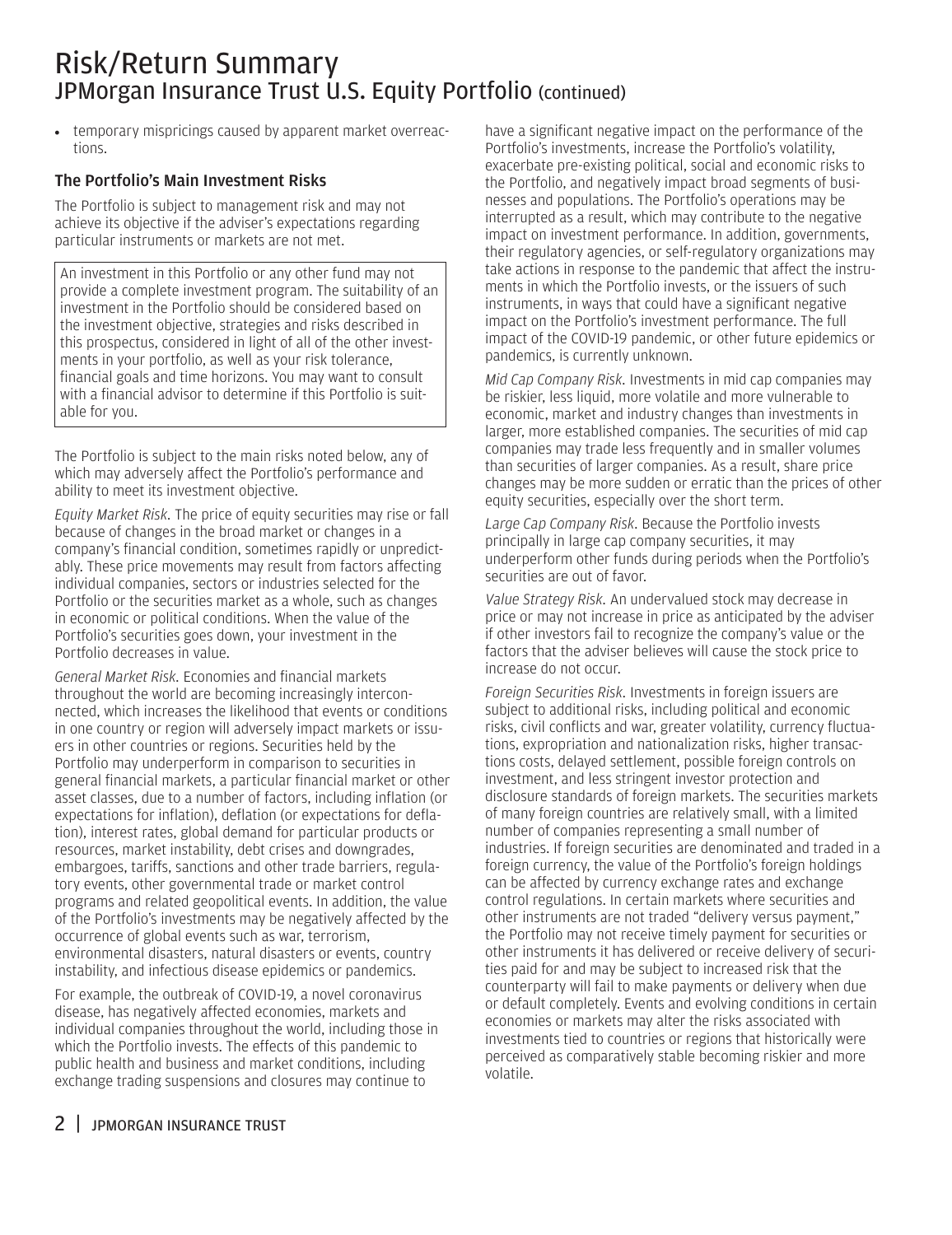*Derivatives Risk.* Derivatives, including futures, may be riskier than other types of investments and may increase the volatility of the Portfolio. Derivatives may be more sensitive to changes in economic or market conditions and may create leverage which could result in losses that significantly exceed the Portfolio's original investment. Certain derivatives expose the Portfolio to counterparty risk which is the risk that the derivative counterparty will not fulfill its contractual obligations (and includes credit risk associated with the counterparty). Certain derivatives are synthetic instruments that attempt to replicate the performance of certain reference assets. With regard to such derivatives, the Portfolio does not have a claim on the reference assets and is subject to enhanced counterparty risk. Derivatives may not perform as expected, so the Portfolio may not realize the intended benefits. When used for hedging, the change in value of a derivative may not correlate as expected with the security or other risk being hedged. In addition, given their complexity, derivatives expose the Portfolio to risks of mispricing or improper valuation.

*Industry and Sector Focus Risk.* At times the Portfolio may increase the relative emphasis of its investments in a particular industry or sector. The prices of securities of issuers in a particular industry or sector may be more susceptible to fluctuations due to changes in economic or business conditions, government regulations, availability of basic resources or supplies, or other events that affect that industry or sector more than securities of issuers in other industries and sectors. To the extent that the Portfolio increases the relative emphasis of its investments in a particular industry or sector, its shares' values may fluctuate in response to events affecting that industry or sector.

*Risk Associated with the Portfolio Holding Cash, Money Market Instruments and Other Short-Term Investments*. The Portfolio will, at times, hold assets in cash, money market instruments and other short-term investments, which may hurt the Portfolio's performance. These positions may also subject the Portfolio to additional risks and costs.

*Transactions Risk.* The Portfolio could experience a loss and its liquidity may be negatively impacted when selling securities to meet redemption requests. The risk of loss increases if the redemption requests are unusually large or frequent or occur in times of overall market turmoil or declining prices. Similarly, large purchases of Portfolio shares may adversely affect the Portfolio's performance to the extent that the Portfolio is delayed in investing new cash and is required to maintain a larger cash position than it ordinarily would.

Investments in the Portfolio are not deposits or obligations of, or guaranteed or endorsed by, any bank and are not insured or guaranteed by the FDIC, the Federal Reserve Board or any other government agency.

You could lose money investing in the Portfolio.

#### The Portfolio's Past Performance

This section provides some indication of the risks of investing in the Portfolio. The bar chart shows how the performance of the Portfolio's Class 1 Shares has varied from year to year over the past ten calendar years. The table shows the average annual total returns for the past one year, five years and ten years. The table compares the Portfolio's performance to the performance of the S&P 500 Index. Past performance is not necessarily an indication of how any class of the Portfolio will perform in the future. Updated performance information is available by calling 1-800-480-4111.

The performance figures shown do not reflect charges imposed by variable insurance contracts or Eligible Plans through which the Portfolio is offered. The Portfolio's performance will be lower when any such charges are deducted.



| Best Ouarter  | 2nd quarter, 2020 | 22.94%    |
|---------------|-------------------|-----------|
| Worst Ouarter | 1st quarter, 2020 | $-18.16%$ |

#### AVERAGE ANNUAL TOTAL RETURNS (For periods ended December 31, 2021)

|                                  | Past  | Past<br>1 Year 5 Years 10 Years | Past                 |
|----------------------------------|-------|---------------------------------|----------------------|
| <b>CLASS 1 SHARES</b>            |       |                                 | 29.34% 19.63% 17.47% |
| <b>S&amp;P 500 INDEX</b>         |       |                                 |                      |
| (Reflects No Deduction for Fees. |       |                                 |                      |
| Expenses, or Taxes)              | 28.71 | 18.47                           | 16.55                |

#### Management

J.P. Morgan Investment Management Inc. (the adviser)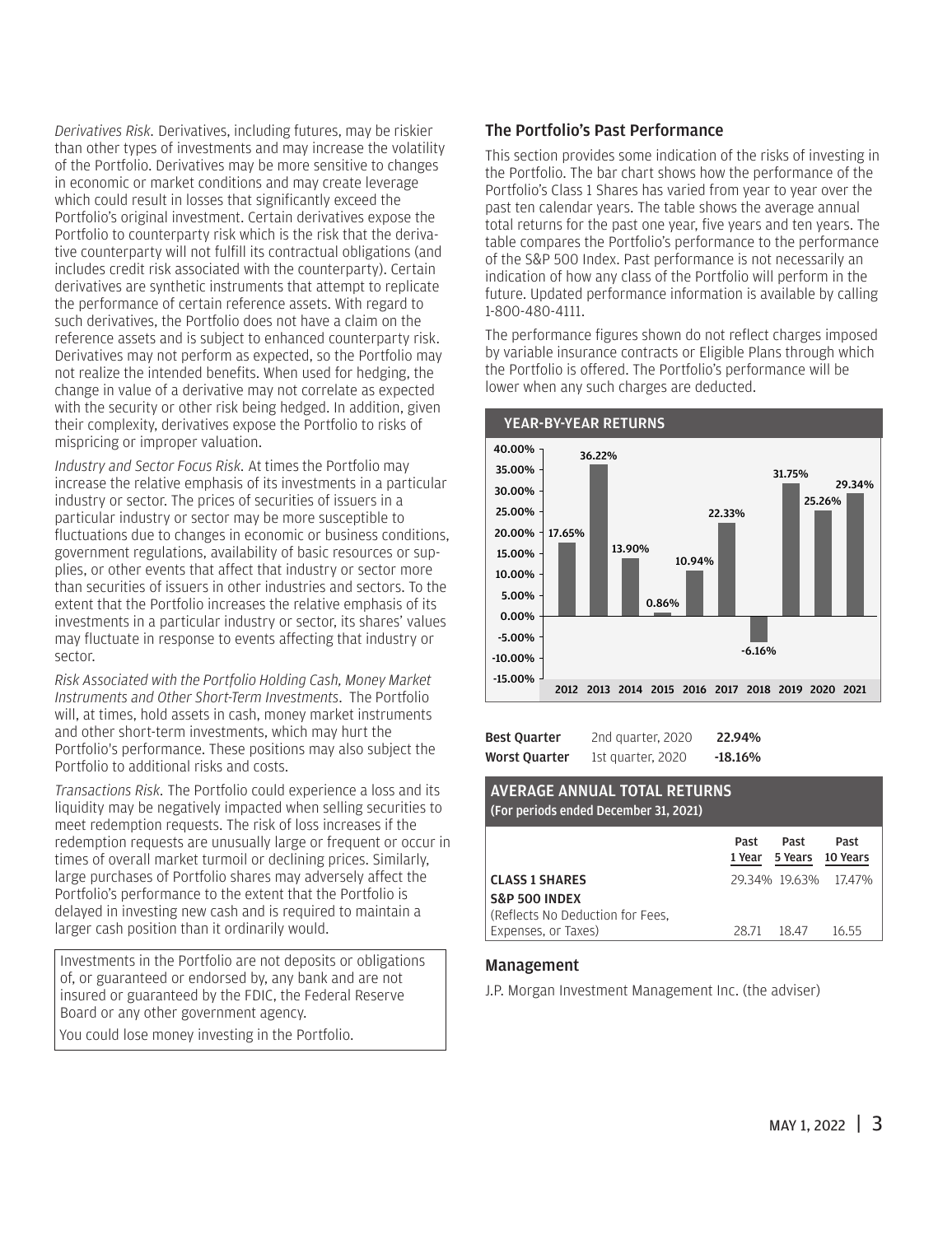### Risk/Return Summary JPMorgan Insurance Trust U.S. Equity Portfolio (continued)

| <b>Portfolio Manager</b> | <b>Managed the</b><br><b>Portfolio Since</b> | <b>Primary Title with</b><br><b>Investment Adviser</b> |
|--------------------------|----------------------------------------------|--------------------------------------------------------|
| Scott Davis              | 2017                                         | Managing Director                                      |
| David Small              | 2016                                         | <b>Managing Director</b>                               |
| Shilpee Raina            | 2021                                         | <b>Executive Director</b>                              |

#### Purchase and Sale of Portfolio Shares

The Portfolio sells its shares at net asset value on any business day directly to the separate accounts of various insurance companies issuing variable annuity contracts and variable life insurance policies (variable insurance contracts) and certain qualified retirement plans. You may invest indirectly in the Portfolio through your purchase of a variable insurance contract or through a qualified retirement plan. Any minimum or subsequent investment requirements and redemption procedures are governed by the applicable separate account or retirement plan through which you invest.

#### Tax Information

Under current law, owners of variable insurance contracts and qualified retirement plan participants that have invested in the Portfolio are not subject to federal income tax on Portfolio earnings and distributions on gains realized upon the sale or redemption of Portfolio shares until such amounts are withdrawn from the retirement plan or variable contract.

#### Payments to Insurance Companies and to Broker-Dealers and Other Financial Intermediaries

Portfolio shares are available only through an insurance company's variable insurance contracts or an employer or other retirement plan (Retirement Products). The Portfolio or its related companies may make payments to an insurance company (and/or its related companies) for distribution and/or related services. Such insurance companies (or their related companies) may pay broker-dealers or other financial intermediaries that sell the variable insurance contracts for the sale of Portfolio shares and/or related services. These payments to insurance companies may be a factor that the insurance company considers in including the Portfolio as an underlying investment in a variable insurance contract. The prospectus or other disclosures relating to a variable insurance contract may contain additional information about these payments. When received by a broker-dealer or other financial intermediary from an insurance company (or its related companies) or in connection with Retirement Products, such payments may create a conflict of interest by influencing the financial intermediary to recommend the Portfolio over another investment. Ask your financial intermediary or visit its website for more information.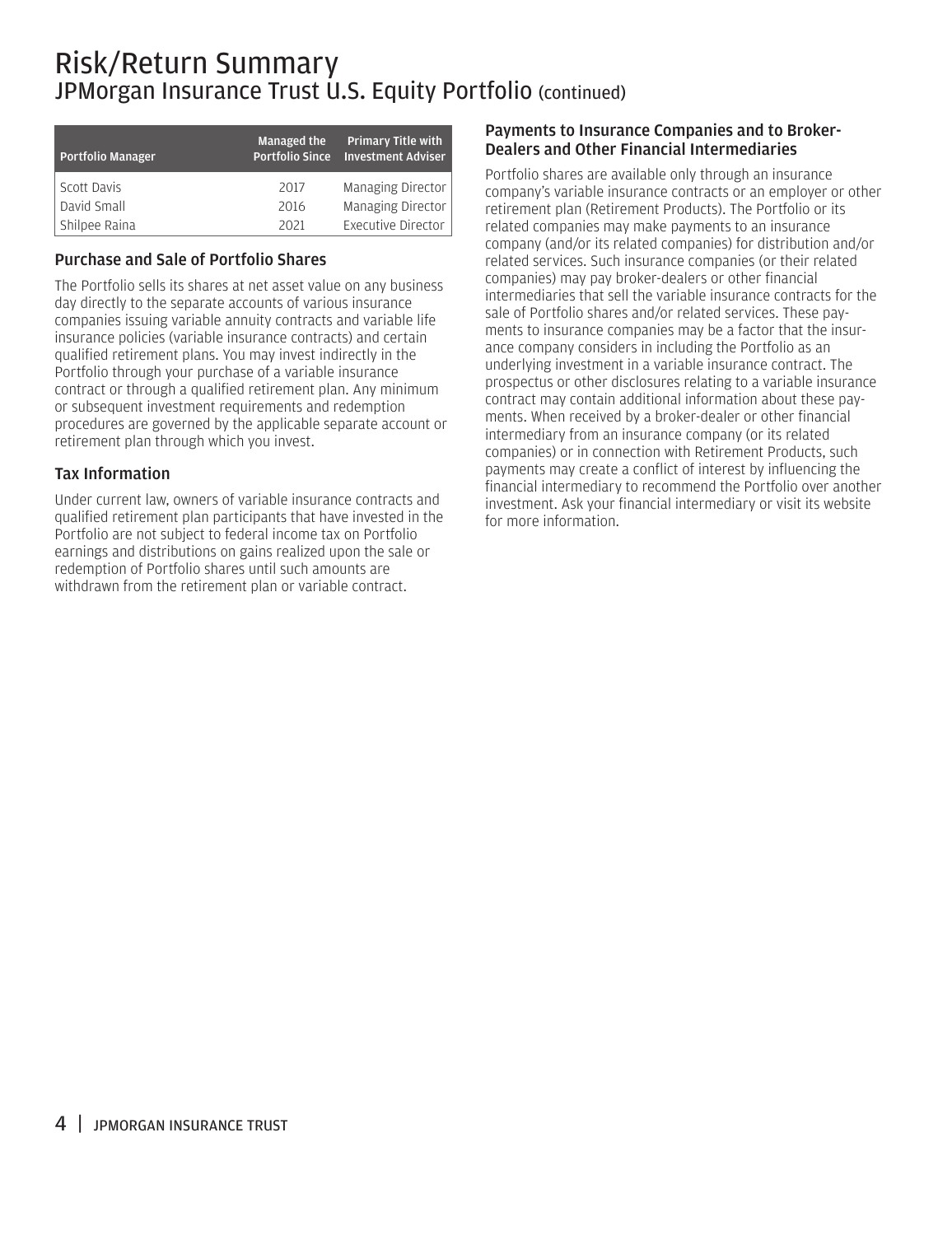### <span id="page-6-0"></span>More About the Portfolio

#### ADDITIONAL INFORMATION ABOUT THE PORTFOLIO'S INVESTMENT STRATEGIES

Under normal circumstances, the Portfolio invests at least 80% of its Assets in equity securities of U.S. companies. "Assets" means net assets, plus the amount of borrowings for investment purposes. In implementing its strategy, the Portfolio primarily invests in common stocks of large- and mid-capitalization U.S. companies but it may also invest up to 20% of its Assets in common stocks of foreign companies, including depositary receipts. Depositary receipts are financial instruments representing a foreign company's publicly traded securities. A depositary receipt trades on a stock exchange in a country different from the company's local market.

The Portfolio focuses on those equity securities that it considers attractively valued and seeks to outperform the Benchmark through superior stock selection. By emphasizing attractively valued equity securities, the Portfolio seeks to produce returns that exceed those of the Benchmark.

Derivatives, which are instruments that have a value based on another instrument, exchange rate or index, may be used as substitutes for securities in which the Portfolio can invest. To the extent the Portfolio uses derivative, the Portfolio will primarily use futures contracts to more effectively gain targeted equity exposure from its cash positions.

An issuer of a security will be deemed to be located in the United States if: (i) the principal trading market for the security is in the United States, (ii) the issuer is organized under the laws of the United States, or (iii) the issuer derives at least 50% of its revenues or profits from the United States or has at least 50% of its total assets situated in the United States.

Investment Process: In managing the Portfolio, J.P. Morgan Investment Management, Inc. (JPMIM or the adviser) employs a threestep process that combines research, valuation and stock selection. The adviser takes an in-depth look at company prospects over a period as long as five years, which is designed to provide insight into a company's real growth potential. The research findings allow the adviser to rank the companies in each sector group according to what it believes to be their relative value. As part of its investment process, the adviser seeks to assess the impact of environmental, social and governance factors on the companies in which the Portfolio invests. The adviser's assessment is based on a proprietary analysis of key opportunities and risks across industries to seek to identify financially material issues on the Portfolio's investments in securities and ascertain key issues that merit engagement with company management. These assessments may not be conclusive and securities of companies may be purchased and retained by the Portfolio for reasons other than material ESG factors.

On behalf of the Portfolio, the adviser then buys and sells equity securities, using the research and valuation rankings as a basis. In general, the adviser buys equity securities that are identified as attractively valued and considers selling them when they appear to be overvalued. Along with attractive valuation, the adviser often considers a number of other criteria:

- catalysts that could trigger a rise in a stock's price
- high potential reward compared to potential risk
- temporary mispricings caused by apparent market overreactions.

The Portfolio will invest primarily in equity securities as described above. The Portfolio invests in common stock as a main strategy. Although currently not a main strategy, the Portfolio's investments in equity securities may also include:

- preferred stock
- convertible securities
- trust or partnership interests
- warrants and rights to buy common stock

The main investment strategies for the Portfolio may also include the following which may be equity securities:

- foreign securities, often in the form of depositary receipts
- derivatives, including futures

Although not main investment strategies, the Portfolio may also utilize the following which may be equity securities:

- other investment companies
- exchange traded funds (ETFs)
- affiliated money market funds
- securities lending, which is the loan of securities to borrowers in exchange for cash collateral which the Portfolio may reinvest. During the term of the loan, the Portfolio is entitled to receive amounts equivalent to distributions paid on the loaned securities as well as the return on the cash collateral investments. Upon termination of the loan, the Portfolio is required to return the cash collateral to the borrower plus an agreed upon rebate
- derivatives, including options and swaps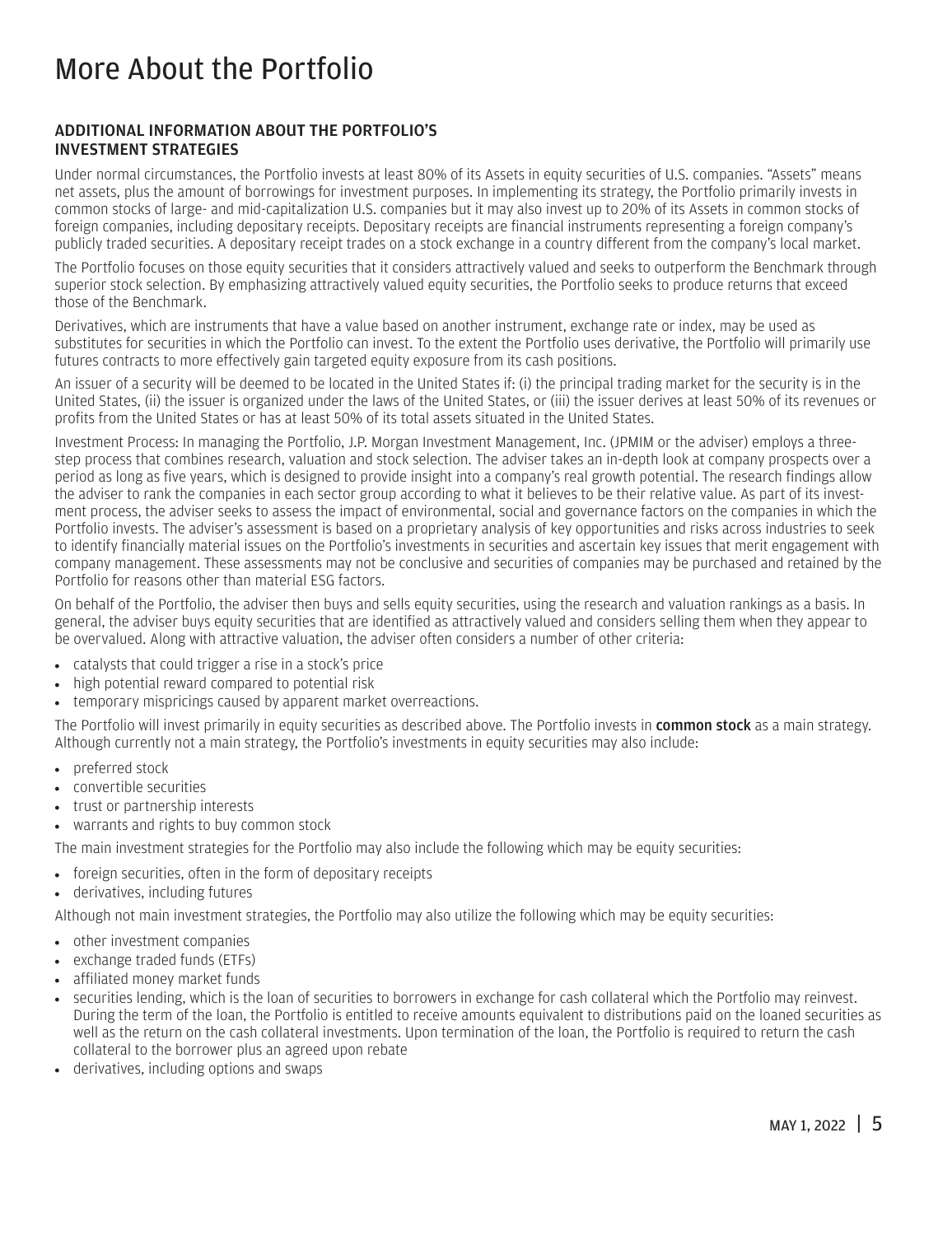### <span id="page-7-0"></span>More About the Portfolio (continued)

The Portfolio is also permitted to use derivatives such as futures, options, swaps and other instruments in order to hedge various investments, for risk management and/or to opportunistically enhance the Portfolio's returns. In connection with its main investment strategies, the Portfolio may use futures to more effectively gain targeted equity exposure from its cash position. Under certain market conditions, the Portfolio's use of derivatives for cash management or other investment management purposes could be significant.

ETFs, which are pooled investment vehicles whose ownership interests are purchased and sold on a securities exchange, may be passively or actively managed. Passively managed ETFs generally seek to track the performance of a particular market index, including broad-based market indexes, as well as indexes relating to particular sectors, markets, regions or industries. Actively managed ETFs do not seek to track the performance of a particular market index. The price movement of an index-based ETF may not track the underlying index and may result in a loss. In addition, ETFs may trade at a price above (premium) or below (discount) their net asset value, especially during periods of significant market volatility or stress, causing investors to pay significantly more or less than the value of the ETF's underlying portfolio.

Ordinarily, the Portfolio must limit its investments in a single nonaffiliated ETF to 3% of the nonaffiliated ETFs total assets, 5% of the Portfolio's total assets and in all non-affiliated ETFs to 10% of its total assets. ETFs that are not structured as investment companies as defined in the Investment Company Act of 1940, as amended (1940 Act) are not subject to these percentage limitations. The Securities and Exchange Commission (SEC) adopted an exemptive rule that allows any fund investing in such ETFs to disregard these 3%, 5% and 10% limitations, subject to certain conditions. ETFs that are not structured as investment companies as defined in the Investment Company Act of 1940 are not subject to these percentage limitations. The price movement of an index-based ETF may not track the underlying index and may result in a loss. In addition, ETFs may trade at a price above (premium) or below (discount) their net asset value, especially during periods of significant market volatility or stress, causing investors to pay significantly more or less than the value of the ETF's underlying portfolio.

The Portfolio may utilize these investment strategies to a greater or lesser degree. If a strategy is a main investment strategy for the Portfolio, it is summarized above.

The frequency with which the Portfolio buys and sells securities will vary from year to year, depending on market conditions.

The Portfolio will provide shareholders with at least 60 days' prior notice of any change in its 80% investment policy above.

Securities Lending. The Portfolio may engage in securities lending to increase its income. Securities lending involves the lending of securities owned by the Portfolio to financial institutions such as certain broker dealers in exchange for cash collateral. The Portfolio will invest cash collateral in one or more money market funds advised by the adviser or its affiliates. The adviser or its affiliates will receive additional compensation from the affiliated money market funds on the Portfolio's investment in such money market funds. During the term of the loan, the Portfolio is entitled to receive amounts equivalent to distributions paid on the loaned securities as well as the return on the cash collateral investments. Upon termination of the loan, the Portfolio is required to return the cash collateral to the borrower plus any agreed upon rebate. Cash collateral investments will be subject to market depreciation or appreciation, and the Portfolio will be responsible for any loss that might result from its investment of cash collateral. If the adviser determines to make securities loans, the value of the securities loaned may not exceed 331 ⁄3% of the value of total assets of the Portfolio. Loan collateral (including any investment of that collateral) is not subject to the percentage limitations regarding the Portfolio's investments described elsewhere in this Prospectus.

#### NON-FUNDAMENTAL INVESTMENT OBJECTIVE

The investment objective for the Portfolio is not fundamental and may be changed without the consent of a majority of the outstanding shares of the Portfolio.

An issuer of a security will be deemed to be located in the United States if: (i) the principal trading marked for the security is in the United States, (ii) the issuer is organized under the laws of the United States, or (iii) the issuer derives at least 50% of its revenues or profits from the United States or has at least 50% of its total assets situated in the United States.

Please note that the Portfolio also may use strategies that are not described herein, but which are described in the Statement of Additional Information.

#### INVESTMENT RISKS

There can be no assurance that the Portfolio will achieve its investment objective.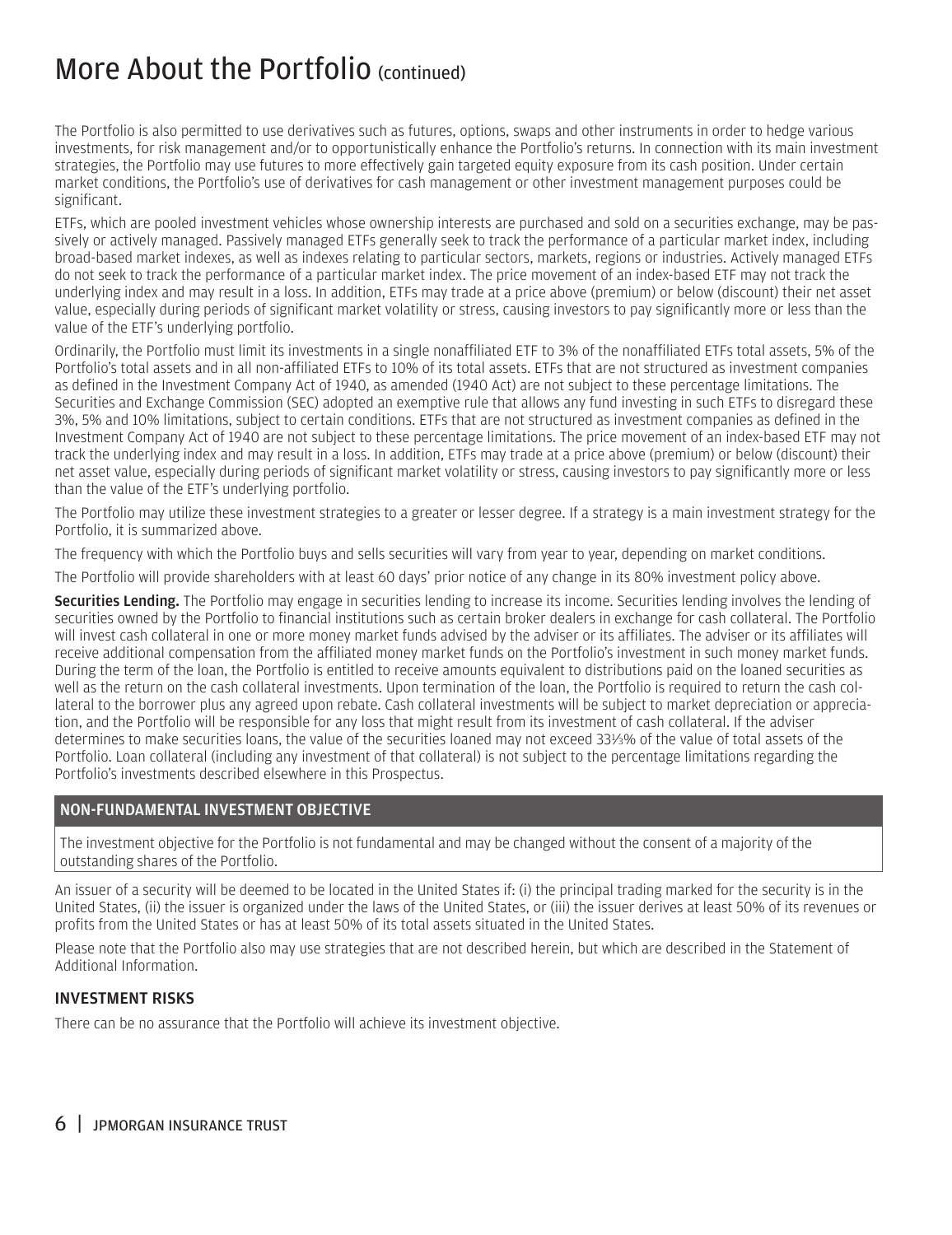The main risks associated with investing in the Portfolio are summarized in the Risk/Return Summary at the front of this prospectus. In addition to the Portfolio's main risks, the Portfolio may be subject to additional risks in connection with investments and stratgeies used by the Portfolio from time to time. The table below identifies the main risks and some of the additional risks of the Portfolio. The Portfolio may also be subject to additional risks that are not described herein but which are described in the Statement of Additional Information.

The Portfolio also may use other non-principal strategies that are not described herein, but which are described in the Statement of Additional Information.

An investment in the Portfolio or any other fund may not provide a complete investment program. The suitability of an investment in the Portfolio should be considered based on the investment objective, strategies and risks described in this Prospectus, considered in light of all of the other investments in your portfolio, as well as your risk tolerance, financial goals and time horizons. You may want to consult with a financial advisor to determine if the Portfolio is suitable for you.

The Portfolio is subject to the risks noted below, any of which may adversely affect the Portfolio's net asset value (NAV), performance and ability to meet its investment objective.

|                                                                                                                 | U.S. Equity<br>Portfolio |
|-----------------------------------------------------------------------------------------------------------------|--------------------------|
| Convertible Securities Risk                                                                                     | O                        |
| Cyber Security Risk                                                                                             | $\circ$                  |
| Derivatives Risk                                                                                                | $\bullet$                |
| Equity Market Risk                                                                                              | $\bullet$                |
| ETF and Other Investment Company Risk                                                                           | $\circ$                  |
| Foreign Securities Risk                                                                                         | $\bullet$                |
| General Market Risk                                                                                             | ٠                        |
| Industry and Sector Focus Risk                                                                                  | ٠                        |
| Initial Public Offerings (IPO) Risk                                                                             | $\circ$                  |
| Large Cap Company Risk                                                                                          | ٠                        |
| Mid Cap Company Risk                                                                                            | $\bullet$                |
| Preferred Securities Risk                                                                                       | $\circ$                  |
| Risk Associated with the Portfolio Holding Cash, Money Market Instruments and Other Short-Term Invest-<br>ments |                          |
| Securities Lending Risk                                                                                         | $\circ$                  |
| Transactions and Liquidity Risk                                                                                 |                          |
| Value Strategy Risk                                                                                             | $\bullet$                |
| Volcker Rule Risk                                                                                               | $\circ$                  |
| $\bullet$ Main Risks                                                                                            |                          |

 $\circ$  Additional Risks

**Equity Market Risk.** The price of equity securities may rise or fall because of changes in the broad market or changes in a company's financial condition, sometimes rapidly or unpredictably. These price movements may result from factors affecting individual companies, sectors or industries selected for the Portfolio or the securities market as a whole, such as changes in economic or political conditions. Equity securities are subject to "stock market risk" meaning that stock prices in general (or in particular, the prices of the types of securities in which the Portfolio invests) may decline over short or extended periods of time. When the value of the Portfolio's securities goes down, your investment in the Portfolio decreases in value.

Foreign Securities Risk. To the extent the Portfolio invests in foreign securities (including depositary receipts), these investments are subject to special risks in addition to those of U.S. investments. These risks include political and economic risks, civil conflicts and war, greater volatility, sanctions or other measures by the United States or other governments, currency fluctuations, expropriation and nationalization risks, higher transaction costs, delayed settlement, possible foreign controls on investment, and less stringent investor protection and disclosure standards of foreign markets. The securities markets of many foreign countries are relatively small, with a limited number of companies representing a small number of industries. If foreign securities are denominated and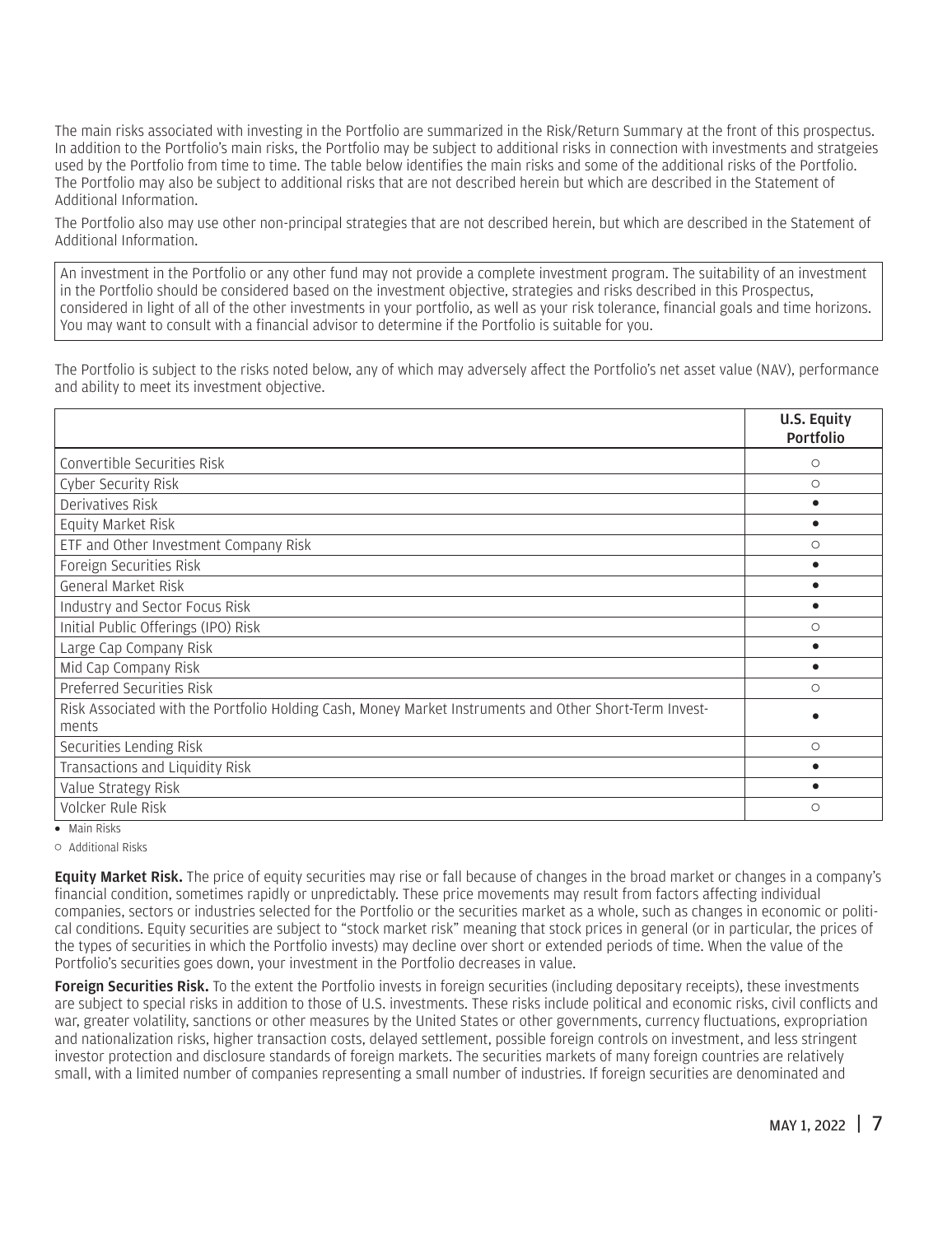### More About the Portfolio (continued)

traded in a foreign currency, the value of the Portfolio's foreign holdings can be affected by currency exchange rates and exchange control regulations. In certain markets where securities and other instruments are not traded "delivery versus payment," the Portfolio may not receive timely payment for securities or other instruments it has delivered or receive delivery of securities paid for and may be subject to increased risk that the counterparty will fail to make payments or delivery when due or default completely. Events and evolving conditions in certain economies or markets may alter the risks associated with investments tied to countries or regions that historically were perceived as comparatively stable becoming riskier and more volatile.

The risks associated with foreign securities are magnified in countries in "emerging markets." These countries may have relatively unstable governments and less-established market economies than developed countries. Emerging markets may face greater social, economic, regulatory and political uncertainties. These risks make emerging market securities more volatile and less liquid than securities issued in more developed countries and you may sustain sudden, and sometimes substantial, fluctuations in the value of your investments. The Portfolio's investments in foreign and emerging market securities may also be subject to foreign withholding taxes and/ or other taxes, which would decrease the Portfolio's yield on these securities.

Derivatives Risk. The Portfolio may use derivatives in connection with its investment strategies. Derivatives may be riskier than other types of investments because they may be more sensitive to changes in economic or market conditions than other types of investments and could result in losses that significantly exceed the Portfolio's original investment. Derivatives are subject to the risk that changes in the value of a derivative may not correlate perfectly with the underlying asset, rate or index. The use of derivatives may not be successful, resulting in losses to the Portfolio, and the cost of such strategies may reduce the Portfolio's returns. Certain derivatives also expose the Portfolio to counterparty risk (the risk that the derivative counterparty will not fulfill its contractual obligations), including the credit risk of the derivative counterparty. In addition, the Portfolio may use derivatives for non-hedging purposes, which increases the Portfolio's potential for loss. Certain derivatives are synthetic instruments that attempt to replicate the performance of certain reference assets. With regard to such derivatives, the Portfolio does not have a claim on the reference assets and is subject to enhanced counterparty risk.

Investing in derivatives will result in a form of leverage. Leverage involves special risks. The Portfolio may be more volatile than if the Portfolio had not been leveraged because the leverage tends to exaggerate any effect of the increase or decrease in the value of the Portfolio's securities. Registered investment companies are limited in their ability to engage in derivative transactions and are required to identify and earmark assets to provide asset coverage for derivative transactions.

The possible lack of a liquid secondary market for derivatives and the resulting inability of the Portfolio to sell or otherwise close a derivatives position could expose the Portfolio to losses and could make derivatives more difficult for the Portfolio to value accurately.

The Portfolio's transactions in futures contracts, swaps and other derivatives will be subject to special tax rules, the effect of which may be to accelerate income to the Portfolio, defer losses to the Portfolio and cause adjustments in the holding periods of the Portfolio's securities. These rules could therefore affect the amount and timing of distributions to shareholders.

#### WHAT IS A DERIVATIVE?

Derivatives are securities or contracts (for example, futures and options) that derive their value from the performance of underlying assets or securities.

Mid Cap Company Risk. Investments in smaller, newer companies may be riskier than investments in larger, more established companies. The securities of smaller companies may trade less frequently and in smaller volumes than securities of larger companies. In addition, smaller companies may be more vulnerable to economic, market and industry changes. As a result, share price changes may be more sudden or erratic than the prices of large capitalization companies, especially over the short term. Because smaller companies may have limited product lines, markets or financial resources or may depend on a few key employees, they may be more susceptible to particular economic events or competitive factors than large capitalization companies. This may cause unexpected and frequent decreases in the value of the Portfolio's investments.

General Market Risk. Economies and financial markets throughout the world are becoming increasingly interconnected, which increases the likelihood that events or conditions in one country or region will adversely impact markets or issuers in other countries or regions. Securities in the Portfolio's portfolio may underperform in comparison to securities in general financial markets, a particular financial market or other asset classes, due to a number of factors, including inflation (or expectations for inflation), deflation (or expectations for deflation), interest rates, global demand for particular products or resources, market instability, debt crises and downgrades, embargoes, tariffs, sanctions and other trade barriers, regulatory events, other governmental trade or market control programs and related geopolitical events. In addition, the value of the Portfolio's investments may be negatively affected by the occurrence of global events such as war, terrorism, environmental disasters, natural disasters or events, country instability, and infectious disease epidemics or pandemics.

#### 8 | JPMORGAN INSURANCE TRUST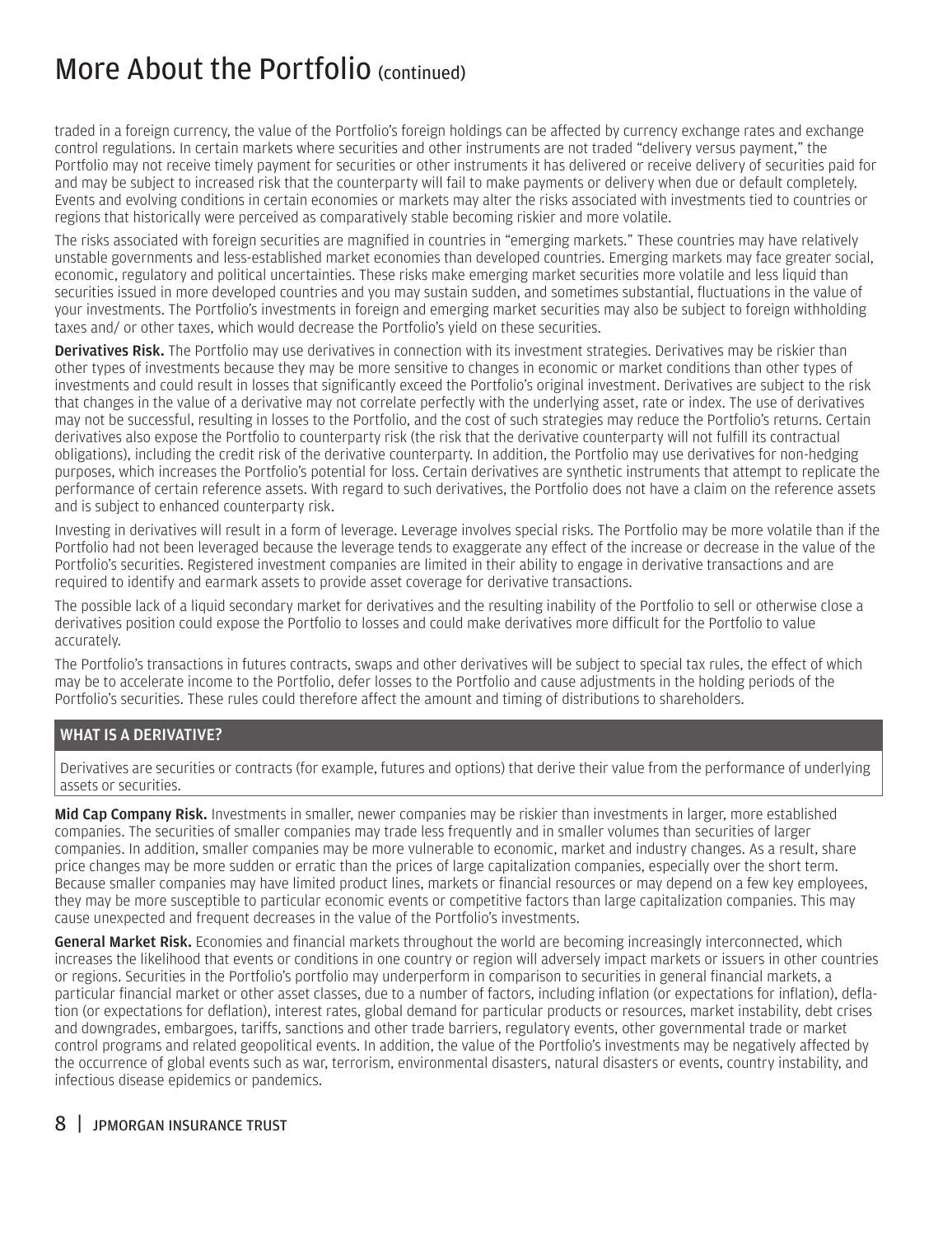For example, the outbreak of COVID-19, a novel coronavirus disease, has negatively affected economies, markets and individual companies throughout the world, including those in which the Portfolio invests. The effects of this pandemic to public health and business and market conditions, including exchange trading suspensions and closures may continue to have a significant negative impact on the performance of the Portfolio's investments, increase the Portfolio's volatility, exacerbate pre-existing political, social and economic risks to the Portfolio, and negatively impact broad segments of businesses and populations. The Portfolio's operations may be interrupted as a result, which may contribute to the negative impact on investment performance. In addition, governments, their regulatory agencies, or self-regulatory organizations may take actions in response to the pandemic that affect the instruments in which the Portfolio invests, or the issuers of such instruments, in ways that could have a significant negative impact on the Portfolio's investment performance. The full impact of the COVID-19 pandemic, or other future epidemics or pandemics, is currently unknown.

Large Cap Company Risk. Because the Portfolio invests principally in large cap company securities, it may underper-form other funds during periods when the Portfolio's securities are out of favor.

Value Strategy Risk. An undervalued stock may decrease in price or may not increase in price as anticipated by the adviser if other investors fail to recognize the company's value or the factors that the adviser believes will cause the stock price to increase do not occur.

Industry and Sector Focus Risk. At times, the Portfolio may increase the relative emphasis of its investments in a particular industry or sector. The prices of securities of issuers in a particular industry or sector may be more susceptible to fluctuations due to changes in economic or business conditions, government regulations, availability of basic resources or supplies, or other events that affect that industry or sector more than securities of issuers in other industries and sectors. To the extent that the Portfolio increases the relative emphasis of its investments in a particular industry or sector, its shares' values may fluctuate in response to events affecting that industry or sector.

Risk Associated with the Portfolio Holding Cash, Money Market Instruments and Other Short-Term Investments. The Portfolio will, at times, hold assets in cash, money market instruments and other short-term investments, which may hurt the Portfolio's performance. These positions may also subject the Portfolio to additional risks and costs.

Transactions and Liquidity Risk. The Portfolio could experience a loss when selling securities to meet redemption requests and its liquidity may be negatively impacted. The risk of loss increases if the redemption requests are large or frequent, occur in times of overall market turmoil or declining prices for the securities sold, or when the securities the Portfolio wishes to, or is required to, sell are illiquid. To the extent a large proportion of shares of the Portfolio are held by a small number of shareholders (or a single shareholder) including funds or accounts over which the adviser or its affiliates have investment discretion, the Portfolio is subject to the risk that these shareholders will purchase or redeem Portfolio shares in large amounts rapidly or unexpectedly, including as a result of an asset allocation decision made by the adviser or its affiliates. In addition to the other risks described in this section, these transactions could adversely affect the ability of the Portfolio to conduct its investment program. The Portfolio may be unable to sell illiquid securities at its desired time or price or the price at which the securities have been valued for purposes of the Portfolio's net asset value. Illiquidity can be caused by a drop in overall market trading volume, an inability to find a ready buyer or legal restrictions on the securities' resale. Other market participants may be attempting to sell debt securities at the same time as the Portfolio, causing downward pricing pressure and contributing to illiquidity. The capacity for bond dealers to engage in trading or "make a market" in debt securities has not kept pace with the growth of bond markets. This could potentially lead to decreased liquidity and increased volatility in the debt markets. Liquidity and valuation risk may be magnified in a rising interest rate environment, when credit quality is deteriorating or in other circumstances where investor redemptions from fixed income mutual funds may be higher than normal. Certain securities that were liquid when purchased may later become illiquid, particularly in times of overall economic distress. Similarly, large purchases of Portfolio shares may adversely affect the Portfolio's performance to the extent that the Portfolio is delayed in investing new cash and is required to maintain a larger cash position than it ordinarily would. Large redemptions also could accelerate the realization of capital gains, increase the Portfolio's transaction costs and impact the Portfolio's performance.

Initial Public Offerings (IPO) Risk. IPO securities have no trading history, and information about the companies may be available for very limited periods. The prices of securities sold in IPOs may be highly volatile and their purchase may involve high transaction costs. At any particular time or from time to time, the Portfolio may not be able to invest in securities issued in IPOs, or invest to the extent desired, because, for example, only a small portion (if any) of the securities being offered in an IPO may be made available to the Portfolio. In addition, under certain market conditions, a relatively small number of companies may issue securities in IPOs. Similarly, as the number of purchasers to which IPO securities are allocated increases, the number of securities issued to the Portfolio may decrease. The performance of the Portfolio during periods when it is unable to invest significantly or at all in IPOs may be lower than during periods when the Portfolio is able to do so. In addition, as the Portfolio increases in size, the impact of IPOs on the Portfolio's performance will generally decrease.

**Preferred Securities Risk.** There are special risks associated with investing in preferred securities, including: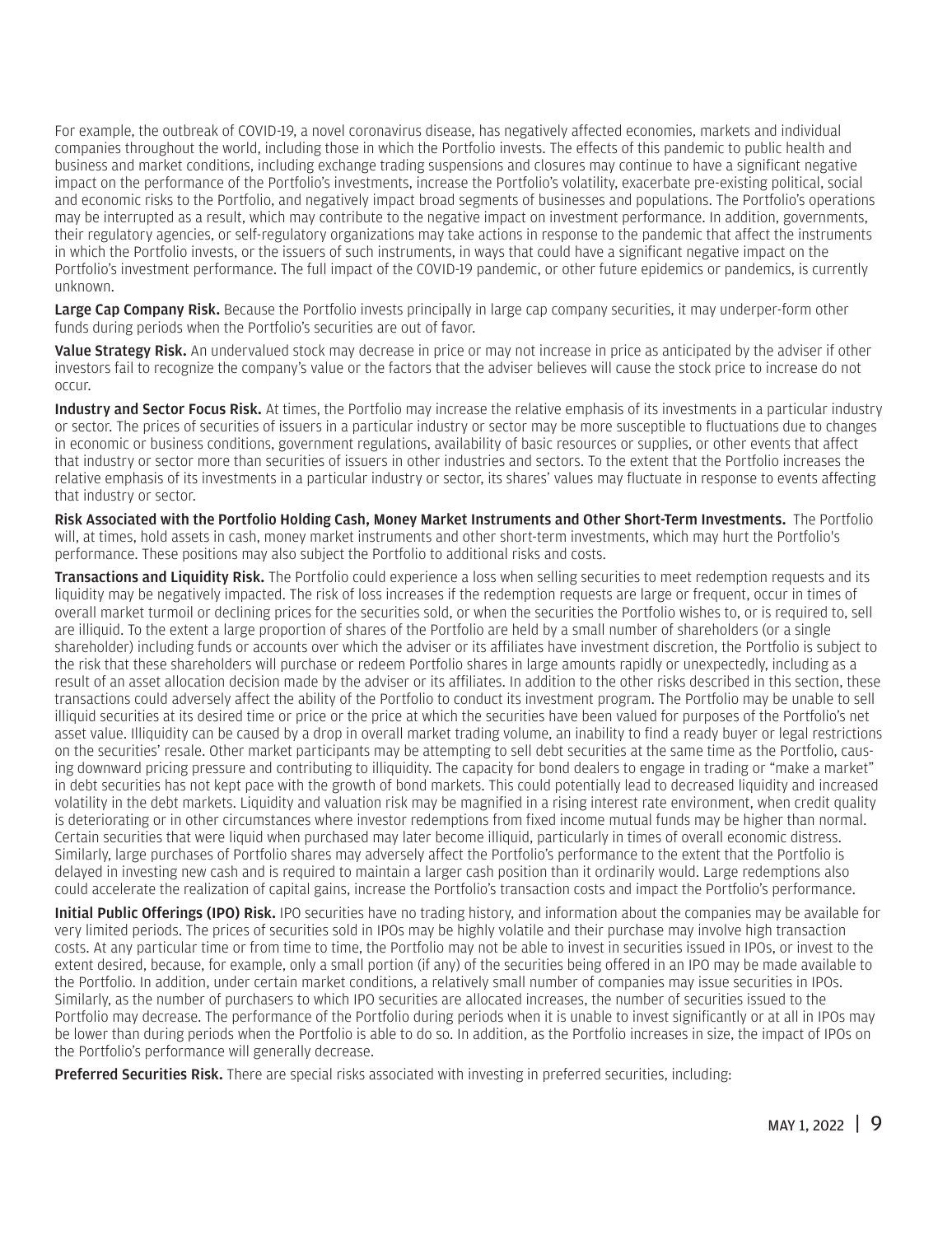### More About the Portfolio (continued)

- Deferral: Preferred securities may include provisions that permit the issuer, at its discretion, to defer distributions for a stated period without any adverse consequences to the issuer. If the Portfolio owns a preferred security that is deferring its distributions, the Portfolio may be required to report income for tax purposes although it has not yet received such income;
- Liquidity: Preferred securities may be substantially less liquid than many other securities, such as common stocks or U.S. government securities;
- Limited Voting Rights: Generally, preferred security holders (such as the Portfolio) have no voting rights with respect to the issuing company unless preferred dividends have been in arrears for a specified number of periods, at which time the preferred security holders may elect a number of directors to the issuer's board. Generally, once all the arrearages have been paid, the preferred security holders no longer have voting rights. In the case of trust preferred securities, which have characteristics of both subordinated debt and preferred stock, holders generally have no voting rights, except if the issuer fails to pay dividends for a specified period of time or a declaration of default occurs and is continuing;
- Special Redemption Rights: In certain varying circumstances, an issuer of preferred securities may redeem the securities prior to a specified date. As with call provisions, a special redemption by the issuer may negatively impact the return of the security held by the Portfolio; and
- Preferred securities generally pay dividends only after the issuing company makes required payments to holders of its bonds and other debt. As a result, the value of preferred securities generally is more sensitive than bonds and other debt to actual or perceived changes in the company's financial condition or prospects; and
- In the case of trust preferred securities, the value of the trust preferred securities tends to decline as interest rates rise.

**ETF and Other Investment Company Risk.** The Portfolio may invest in shares of other investment companies and ETFs. Shareholders bear both their proportionate share of the Portfolio's expenses and similar expenses of the underlying investment company or ETF when the Portfolio invests in shares of another investment company or ETF. The Portfolio is subject to the risks associated with the ETF or investment company's investments. The price and movement of an ETF designed to track an index may not track the index and may result in a loss. In addition, ETFs may trade at a price above (premium) or below (discount) their net asset value, especially during periods of significant market volatility or stress, causing investors to pay significantly more or less than the value of the ETF's underlying portfolio. Certain ETFs traded on exchanges may be thinly traded and experience large spreads between the "ask" price quoted by a seller and the "bid" price offered by a buyer.

Convertible Securities Risk. A convertible security generally entitles the holder to receive interest paid or accrued on debt securities or the dividend paid on preferred stock until the convertible security matures or is redeemed, converted or exchanged. Before conversion, convertible securities generally have characteristics similar to both debt and equity securities. The value of convertible securities tends to decline as interest rates rise and, because of the conversion feature, tends to vary with fluctuations in the market value of the underlying securities. Convertible securities are usually subordinated to comparable nonconvertible securities. Convertible securities ordinarily provide a stream of income with generally higher yields than those of common stock of the same or similar issuers. Convertible securities generally rank senior to common stock in a corporation's capital structure but are usually subordinated to comparable nonconvertible securities. Convertible securities generally do not participate directly in any dividend increases or decreases of the underlying securities, although the market prices of convertible securities may be affected by any dividend changes or other changes in the underlying securities.

Securities Lending Risk. To generate additional income, certain underlying funds may lend up to 33 1⁄3% of such underlying fund's total assets pursuant to agreements requiring that the loan be continuously secured by collateral equal to at least 100% of the market value plus accrued interest on the securities lent. Securities lending involves counterparty risk, including the risk that the loaned securities may not be returned or returned in a timely manner and/or a loss of rights in the collateral if the borrower or the lending agent defaults or fails financially. This risk is increased when an underlying fund's loans are concentrated with a single or limited number of borrowers. The earnings on the collateral invested may not be sufficient to pay fees incurred in connection with the loan. Also, the principal value of the collateral invested may decline and may not be sufficient to pay back the borrower for the amount of the collateral posted. There are no limits on the number of borrowers an underlying fund may use and an underlying fund may lend securities to only one or a small group of borrowers. Underlying funds participating in securities lending bear the risk of loss in connection with investments of the cash collateral received from the borrower, which do not trigger additional collateral requirements from the borrower. To the extent that the value or return of an underlying fund's investments of the cash collateral declines below the amount owed to a borrower, the underlying fund may incur losses that exceed the amount it earned on lending the security. In situations where the adviser does not believe that it is prudent to sell the cash collateral investments in the market, an underlying fund may borrow money to repay the borrower the amount of cash collateral owed to the borrower upon return of the loaned securities. This will result in financial leverage, which may cause the underlying fund to be more volatile because financial leverage tends to exaggerate the effect of any increase or decrease in the value of the underlying fund's portfolio securities.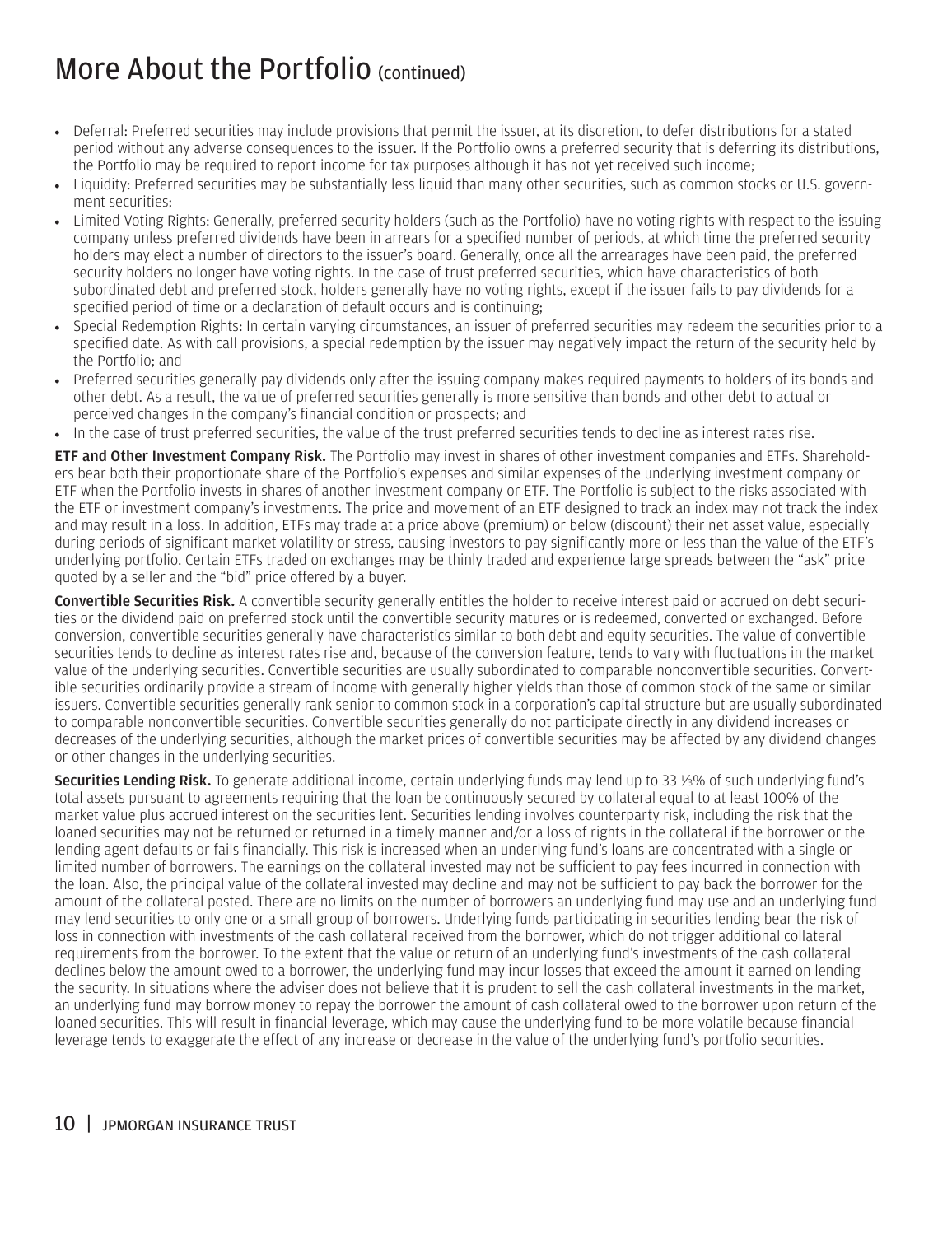<span id="page-12-0"></span>Cyber Security Risk. As the use of technology has become more prevalent in the course of business, the Portfolio has become more susceptible to operational and financial risks associated with cyber security, including: theft, loss, misuse, improper release, corruption and destruction of, or unauthorized access to, confidential or highly restricted data relating to a Portfolio and its shareholders; and compromises or failures to systems, networks, devices and applications relating to the operations of a Portfolio and its service providers. Cyber security risks may result in financial losses to a Portfolio and its shareholders; the inability of a Portfolio to transact business with its shareholders; delays or mistakes in the calculation of a Portfolio's NAV or other materials provided to shareholders; the inability to process transactions with shareholders or other parties; violations of privacy and other laws; regulatory fines, penalties and reputational damage; and compliance and remediation costs, legal fees and other expenses. A Portfolio's service providers (including, but not limited to, the Adviser, any sub-advisers, administrator, transfer agent, and custodian or their agents), financial intermediaries, companies in which a Portfolio invests and parties with which a Portfolio engages in portfolio or other transactions also may be adversely impacted by cyber security risks in their own businesses, which could result in losses to a Portfolio or its shareholders. While measures have been developed which are designed to reduce the risks associated with cyber security, there is no guarantee that those measures will be effective, particularly since the Portfolio does not directly control the cyber security defenses or plans of their service providers, financial intermediaries and companies in which they invest or with which they do business.

Volcker Rule Risk. Pursuant to section 619 of the Dodd-Frank Wall Street Reform and Consumer Protection Act and certain rules promulgated thereunder known as the Volcker Rule, if the adviser and/or its affiliates own 25% or more of the outstanding ownership interests of the Portfolio after the permitted seeding period from the implementation of the Portfolio's investment strategy, the Portfolio could be subject to restrictions on trading that would adversely impact the Portfolio's ability to execute its investment strategy. Generally, the permitted seeding period is three years from the implementation of the Portfolio's investment strategy. As a result, the adviser and/or its affiliates may be required to reduce their ownership interests in the Portfolio at a time that is sooner than would otherwise be desirable, which may result in the Portfolio's liquidation or, if the Portfolio is able to continue operating, may result in losses, increased transaction costs and adverse tax consequences as a result of the sale of portfolio securities.

#### CONFLICTS OF INTEREST

An investment in the Portfolio is subject to a number of actual or potential conflicts of interest. For example, the adviser and/or its affiliates provide a variety of different services to the Portfolio, for which the Portfolio compensates them. As a result, the adviser and/or its affiliates have an incentive to enter into arrangements with the Portfolio, and face conflicts of interest when balancing that incentive against the best interests of the Portfolio. The adviser and/or its affiliates also face conflicts of interest in their service as investment adviser to other clients, and, from time to time, make investment decisions that differ from and/or negatively impact those made by the adviser on behalf of the Portfolio. In addition, affiliates of the adviser provide a broad range of services and products to their clients and are major participants in the global currency, equity, commodity, fixed income and other markets in which the Portfolio invests or will invest. In certain circumstances by providing services and products to their clients, these affiliates' activities will disadvantage or restrict the Portfolio and/or benefit these affiliates. The adviser may also acquire material non-public information which would negatively affect the adviser's ability to transact in securities for the Portfolio. JPMorgan and the Portfolio have adopted policies and procedures reasonably designed to appropriately prevent, limit or mitigate conflicts of interest. In addition, many of the activities that create these conflicts of interest are limited and/or prohibited by law, unless an exception is available. For more information about conflicts of interest, see the Potential Conflicts of Interest section in the Statement of Additional Information.

#### TEMPORARY DEFENSIVE POSITIONS

For liquidity and to respond to unusual market conditions, the Portfolio may invest all or most of its total assets in cash and cash equivalents for temporary defensive purposes. These investments may result in a lower yield than lower-quality or longer-term investments.

#### WHAT IS A CASH EOUIVALENT?

Cash equivalents are highly liquid, high-quality instruments with maturities of three months or less on the date they are purchased. They include securities issued by the U.S. government, its agencies and instrumentalities, repurchase agreements, certificates of deposit, bankers' acceptances, commercial paper, money market mutual funds and bank deposit accounts.

While the Portfolio is engaged in a temporary defensive position, it may not meet its investment objective. These investments may also be inconsistent with the Portfolio's main investment strategies. Therefore, the Portfolio will pursue a temporary defensive position only when market conditions warrant.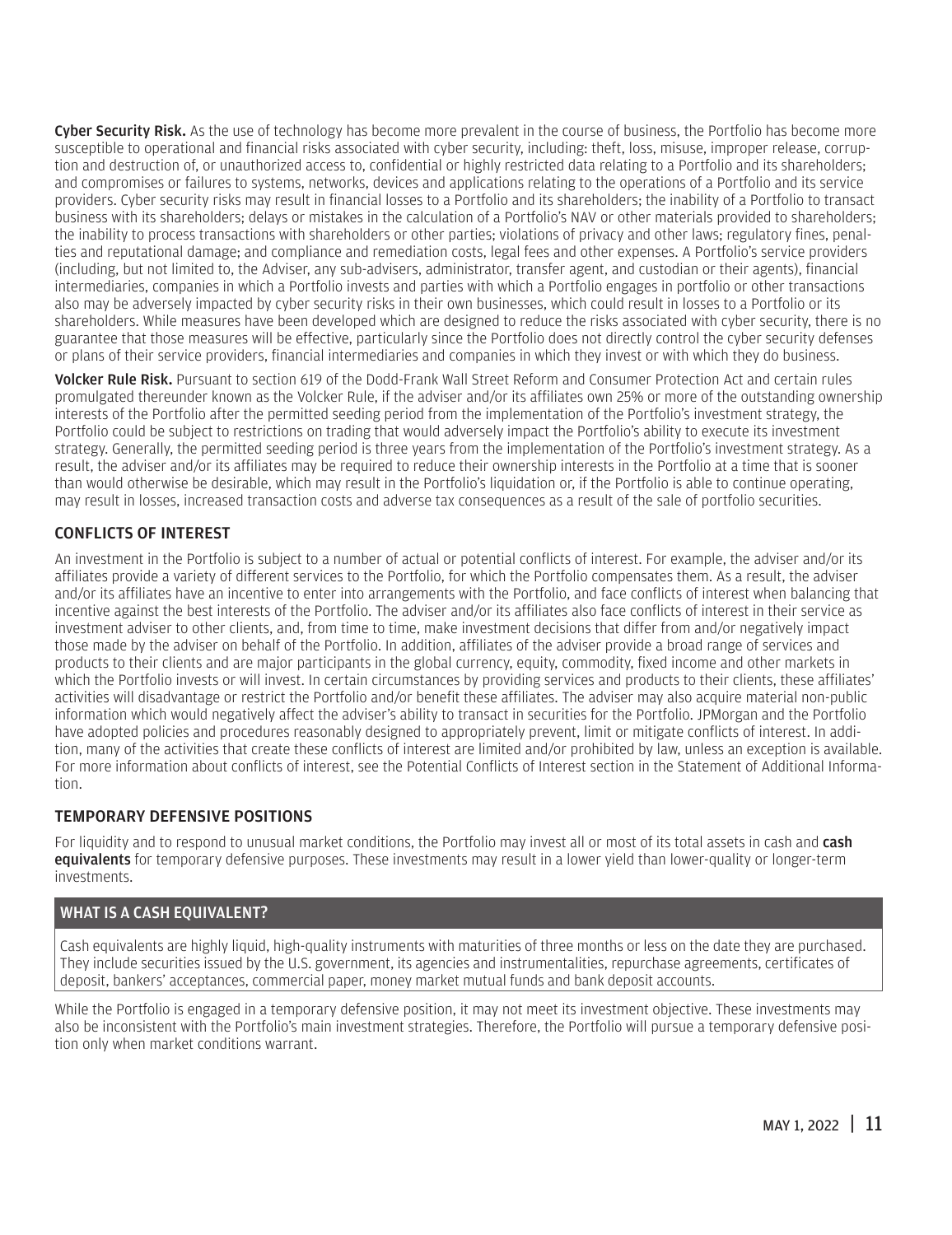### <span id="page-13-0"></span>More About the Portfolio (continued)

#### ADDITIONAL FEE WAIVER AND/OR EXPENSE REIMBURSEMENT

Service providers to the Portfolio may, from time to time, voluntarily waive all or a portion of any fees to which they are entitled and/or reimburse certain expenses as they may determine from time to time. The Portfolio's service providers may discontinue or modify these voluntary actions at any time without notice. Performance for the Portfolio reflects the voluntary waiver of fees and/or reimbursement of expenses, if any. Without these voluntary waivers and/or expense reimbursements, performance would have been less favorable.

#### EXPENSE LIMITATION

The Portfolio's adviser and/or its affiliates have contractually agreed to waive fees and/or reimburse expenses to the extent Total Annual Fund Operating Expenses (excluding acquired fund fees and expenses other than certain money market fund fees as described below, dividend and interest expenses related to short sales, interest, taxes, expenses related to litigation and potential litigation, expenses related to trustee elections and extraordinary expenses) exceed 0.80% of the average daily net assets of Class 1 Shares. The Portfolio may invest in one or more money market funds advised by the adviser or its affiliates (affiliated money market funds). The Portfolio's adviser and/or administrator have contractually agreed to waive fees and/or reimburse expenses in an amount sufficient to offset the respective net fees each collects from the affiliated money market funds on the Portfolio's investment in such money market funds. These waivers are in effect through 4/30/23, at which time it will be determined whether such waivers will be renewed or revised. To the extent that the Portfolio engages in securities lending, affiliated money market fund fees and expenses resulting from the Portfolio's investment of cash received from securities lending borrowers are not included in Total Annual Portfolio Operating Expenses and therefore, the above waivers do not apply to such investments.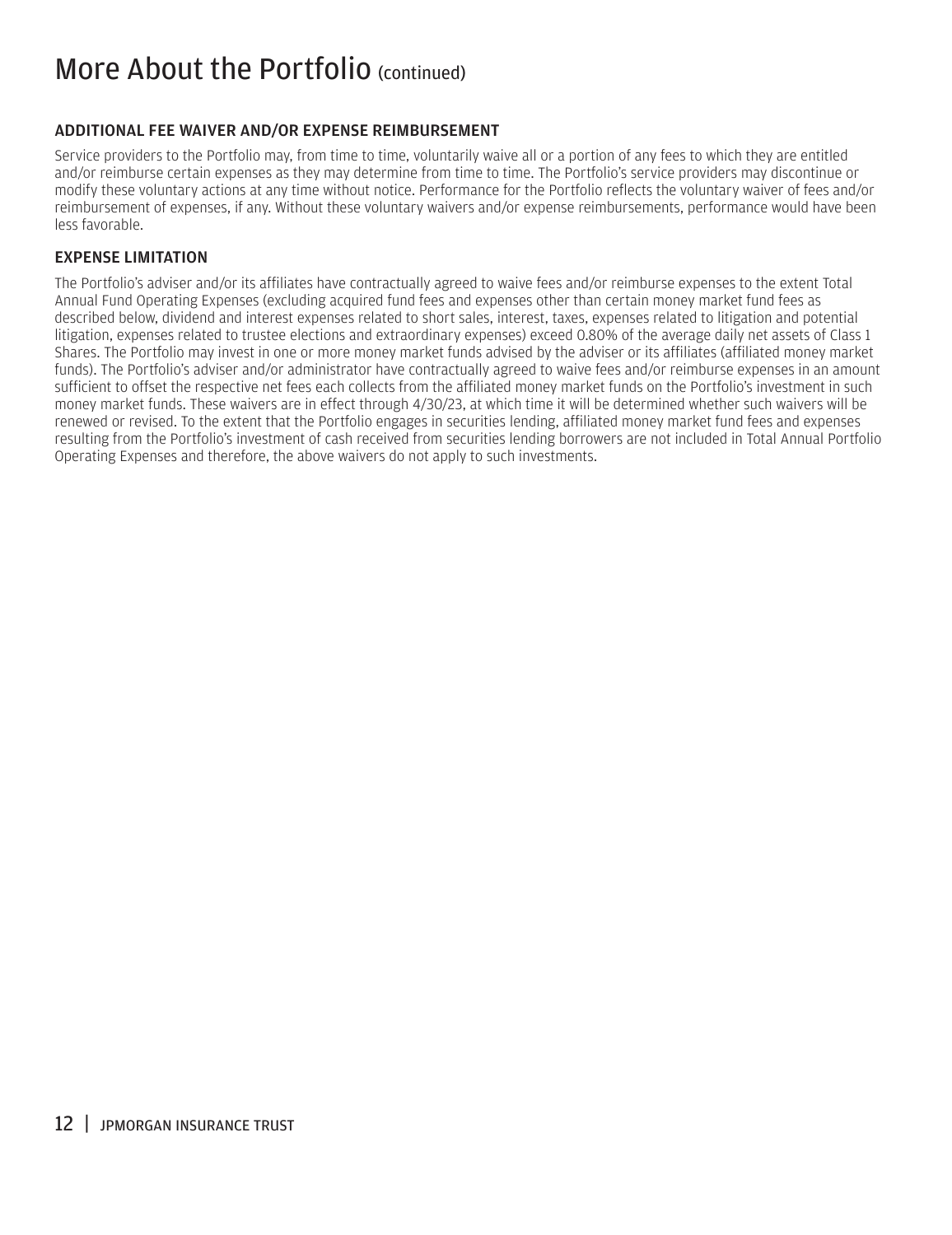# <span id="page-14-0"></span>The Portfolio's Management and Administration

The Portfolio is a series of JPMorgan Insurance Trust, a Massachusetts business trust (the Trust). The Trust is governed by the Board of Trustees which is responsible for overseeing all business activities of the Portfolio.

The Portfolio operates in a multiple class structure. A multiple class portfolio is an open-end investment company that issues two or more classes of securities representing interests in the same investment portfolio.

Each class in a multiple class portfolio can set its own transaction minimums and may vary with respect to expenses for distribution, administration and shareholder services. This means that one class could offer access to the Portfolio on different terms than another class. Certain classes may be more appropriate for a particular investor.

The Portfolio may issue other classes of shares that have different expense levels and performance and different requirements for who may invest. Call 1-800-480-4111 to obtain more information concerning the Portfolio's other share classes. A Financial Intermediary who receives compensation for selling Portfolio shares may receive a different amount of compensation for sales of different classes of shares.

#### The Portfolio's Investment Adviser

J.P. Morgan Investment Management Inc. (JPMIM) acts as investment adviser to the Portfolio and makes the day-to-day investment decisions for the Portfolio. In rendering investment advisory services to certain Portfolios, JPMIM uses the portfolio management, research and other resources of a foreign (non-U.S.) affiliate of JPMIM and may provide services to a Portfolio through a "participating affiliate" arrangement, as that term is used in relief granted by the staff of the SEC. Under this relief, U.S. registered investment advisers are allowed to use portfolio management or research resources of advisory affiliates subject to the regulatory supervision of the registered investment adviser.

JPMIM is a wholly-owned subsidiary of JPMorgan Asset Management Holdings Inc., which is a wholly-owned subsidiary of JPMorgan Chase & Co. (JPMorgan Chase), a bank holding company. JPMIM is located at 383 Madison Avenue, New York, NY 10179.

During the most recent fiscal year ended 12/31/21, JPMIM was paid a management fee of 0.55% of the Portfolio's average daily net assets

A discussion of the basis the Board of Trustees of the Trust used in reapproving the investment advisory agreement for the Portfolio is available in the annual report for the most recent fiscal year ended December 31.

#### The Portfolio Managers

The portfolio managers primarily responsible for daily management of the Portfolio are Scott Davis, Managing Director of JPMIM, David Small, Managing Director of JPMIM, and Shilpee Raina, Executive Director of JPMIM and CFA charterholder, each of whom has day to day management responsibility for a portion of the Portfolio. Mr. Davis has been an employee since 2006 and has been a portfolio manager since 2013. Previously, he was an analyst in the U.S. Equity Research Group. Mr. Small, an employee since 2005 and a portfolio manager since 2016, was the Associate Director of U.S. Equity Research from July 2015 to July 2016 and is currently the Head of U.S. Equity Research. In addition, Mr. Small previously was the insurance analyst on the Fundamental Research Team from 2008 to 2016. Ms. Raina is a portfolio manager on the Large Cap Core Equity Strategy within the US Equity Group. An employee since 2005, Ms. Raina was previously a research analyst on the JPMorgan Equity Income and U.S. Value Funds, concentrating on the consumer sectors.

The Statement of Additional Information provides additional information about the portfolio managers' compensation, other accounts managed by the portfolio managers and the portfolio managers' ownership of securities in the Portfolio.

#### The Portfolio's Administrator

JPMIM (the Administrator) provides administration services and oversees the Portfolio's other service providers. JPMIM receives the following annual fee from the Portfolio for administration services: 0.075% of the first \$10 billion of average daily net assets of the Portfolio, plus 0.050% of average daily net assets of the Portfolio between \$10 billion and \$20 billion, plus 0.025% of average daily net assets of the Portfolio between \$20 billion and \$25 billion, plus 0.010% of average daily net assets of the Portfolio over \$25 billion.

#### The Portfolio's Distributor

JPMorgan Distribution Services, Inc. (the Distributor or JPMDS) is the distributor for the Portfolio. The Distributor is an affiliate of JPMIM.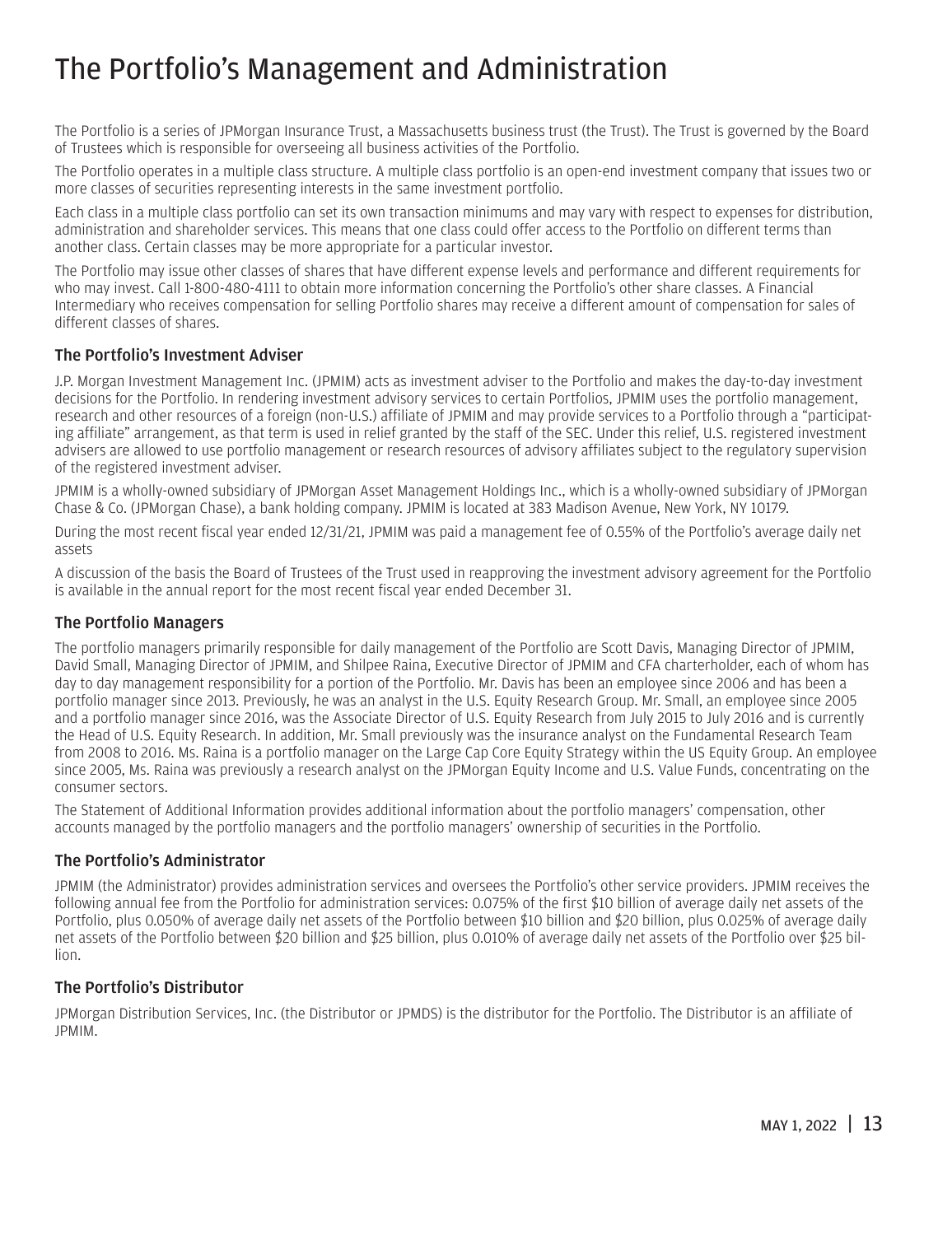# The Portfolio's Management and Administration (continued)

#### Additional Compensation to Financial Intermediaries

JPMIM, JPMDS, and, from time to time, other affiliates of JPMorgan Chase may also, at their own expense and out of their own legitimate profits, provide additional cash payments to Financial Intermediaries who sell shares of the Portfolio. For the Portfolio, Financial Intermediaries include insurance companies and their affiliated broker-dealers, retirement or 401(k) plan administrators and others, including various affiliates of JPMorgan Chase, that have entered into an agreement with the Distributor. These additional cash payments are generally made to Financial Intermediaries that provide shareholder or administrative services to variable insurance contract owners or Eligible Plan participants or marketing support.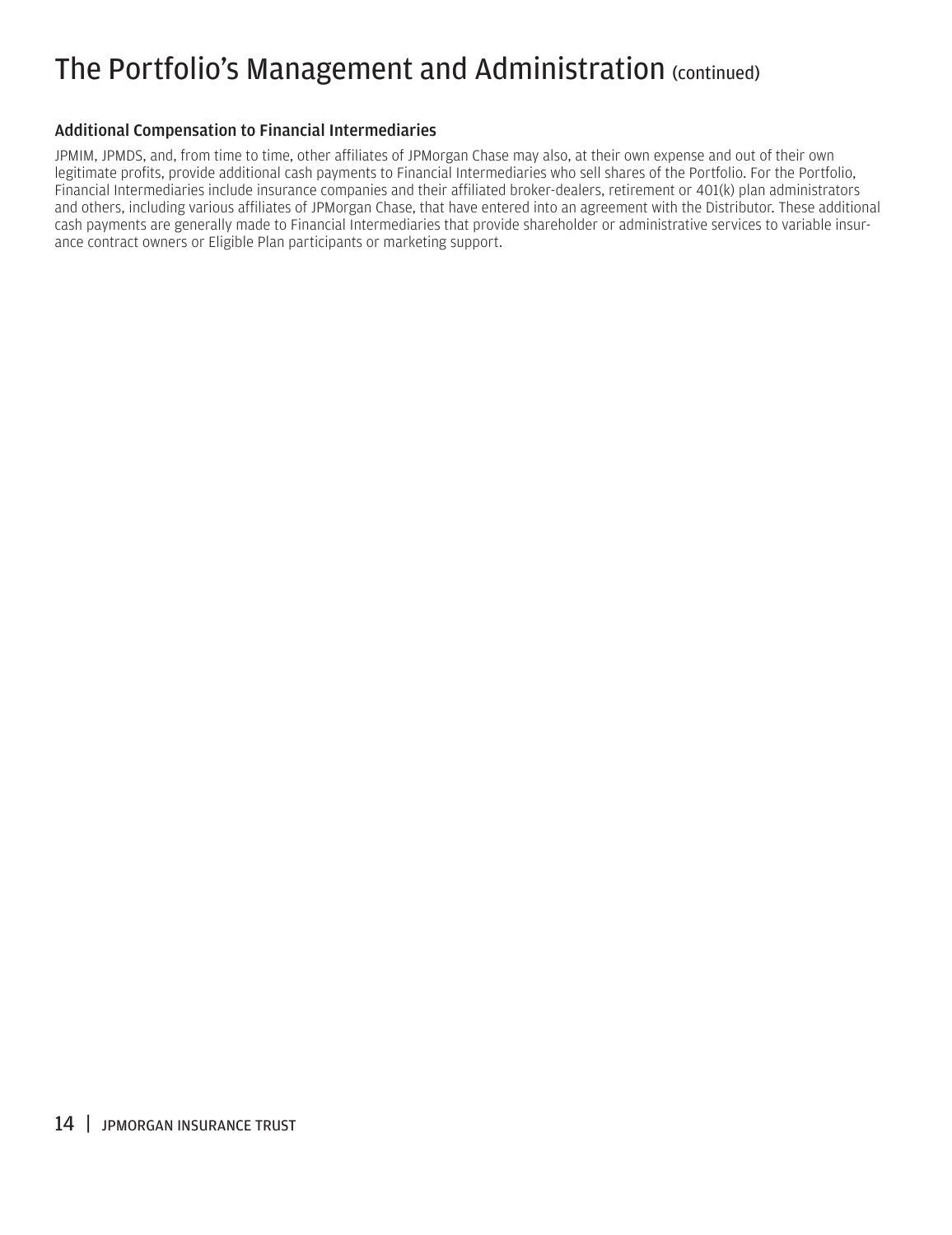### <span id="page-16-0"></span>Shareholder Information

#### PRICING PORTFOLIO SHARES

#### How are Portfolio Shares Priced?

Shares are sold at net asset value (NAV) per share. Shares are also redeemed at NAV. The NAV of each class within the Portfolio varies, primarily because each class has different class specific expenses such as distribution fees.

The NAV per share of a class of the Portfolio is equal to the value of all the assets attributable to that class, minus the liabilities attributable to that class, divided by the number of outstanding shares of that class. The following is a summary of valuation procedures generally used to value the J.P. Morgan Funds' investments.

Securities for which market quotations are readily available are generally valued at their current market value. Other securities and assets, including securities for which market quotations are not readily available; market quotations are determined not to be reliable; or, their value has been materially affected by events occurring after the close of trading on the exchange or market on which the security is principally traded but before the Portfolio's NAV is calculated, may be valued at fair value in accordance with policies and procedures adopted by the J.P. Morgan Funds' Board of Trustees. Fair value represents a good faith determination of the value of a security or other asset based upon specifically applied procedures. Fair valuation may require subjective determinations. There can be no assurance that the fair value of an asset is the price at which the asset could have been sold during the period in which the particular fair value was used in determining the Portfolio's NAV.

Equity securities listed on a North American, Central American, South American or Caribbean securities exchange are generally valued at the last sale price on the exchange on which the security is principally traded. Other foreign equity securities are fair valued using quotations from an independent pricing service, as applicable. The value of securities listed on the NASDAQ Stock Market, Inc. is generally the NASDAQ official closing price.

Fixed income securities are valued using prices supplied by an approved independent third party or affiliated pricing services or broker/dealers. Those prices are determined using a variety of inputs and factors as more fully described in the Statement of Additional Information.

Assets and liabilities initially expressed in foreign currencies are converted into U.S. dollars at the prevailing market rates from an approved independent pricing service as of 4:00 p.m. ET.

Shares of ETFs are generally valued at the last sale price on the exchange on which the ETF is principally traded. Shares of open-end investment companies are valued at their respective NAVs.

Options traded on U.S. securities exchanges are valued at the composite mean price, using the National Best Bid and Offer quotes.

Options traded on foreign exchanges are valued at the settled price, or if no settled price is available, at the last sale price available prior to the calculation of the Portfolio's NAV and will be fair valued by applying fair value factors provided by independent pricing services, as applicable, for any options involving equity reference obligations listed on exchanges other than North American, Central American, South American or Caribbean securities exchanges.

Exchange traded futures are valued at the last sale price available prior to the calculation of the Portfolio's NAV. Any futures involving equity reference obligations listed on exchanges other than North American, Central American, South American or Caribbean securities exchanges will be fair valued by applying fair value factors provided by independent pricing services, as applicable.

Non-listed over-the-counter options and futures are valued utilizing market quotations provided by approved pricing services.

Swaps and structured notes are priced generally by an approved independent third party or affiliated pricing service or at an evaluated price provided by a counterparty or broker/ dealer.

Any derivatives involving equity reference obligations listed on exchanges other than North American, Central American, South American or Caribbean securities exchanges will be fair valued by applying fair value factor provided by independent pricing services, as applicable.

NAV is calculated each business day as of the close of the NYSE, which is typically 4:00 p.m. ET. On occasion, the NYSE will close before 4:00 p.m. ET. When that happens, NAV will be calculated as of the time the Portfolio closes. The Portfolio will not treat an intraday unscheduled disruption or closure in NYSE trading as a closure of the NYSE and will calculate NAV as of 4:00 p.m., ET if the particular disruption or closure directly affects only the NYSE. The price at which a purchase is effected is based on the next calculation of NAV after the order is received in proper form in accordance with this prospectus. To the extent the Portfolio invests in securities that are primarily listed on foreign exchanges or other markets that trade on weekends or other days when the Portfolio does not price its shares, the value of the Portfolio's shares may change on days when you will not be able to purchase or redeem your shares.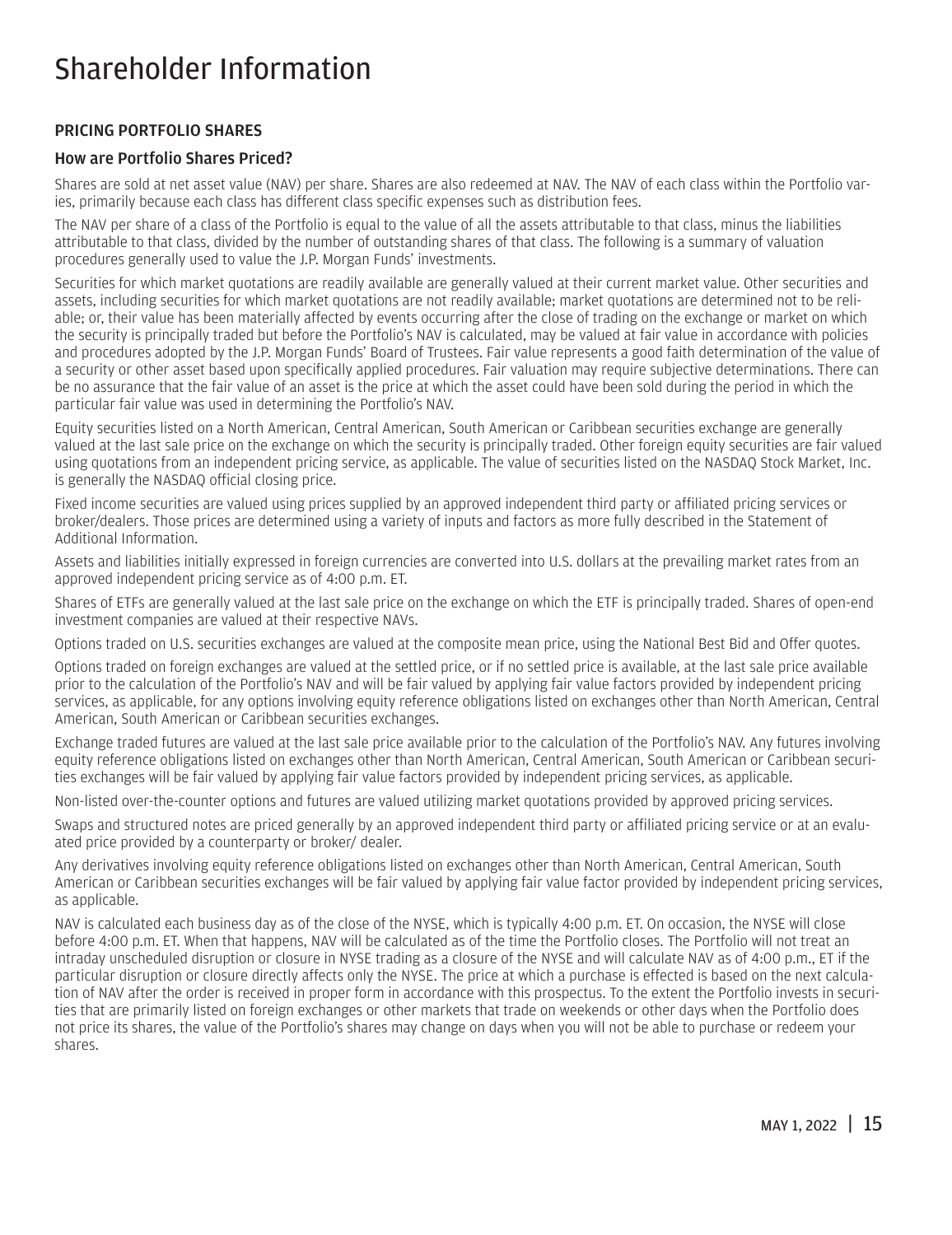### <span id="page-17-0"></span>Shareholder Information (continued)

#### When can Portfolio Shares be Purchased?

Purchases may be made on any business day for the Portfolio. This includes any day that the Portfolio is open for business, other than weekends and days on which the NYSE is closed.

#### PURCHASING PORTFOLIO SHARES

#### Who can Purchase Shares of the Portfolio?

Shares of the Portfolio are sold to separate accounts of insurance companies investing on instructions of contract owners of variable insurance contracts. Purchasers of variable insurance contracts will not own shares of the Portfolio. Rather, all shares will be owned by the insurance companies and held through their separate accounts for the benefit of purchasers of variable insurance contracts. Shares are also available to Eligible Plans for the benefit of their participants. All investments in the Portfolio are credited to the shareholder's account in the form of full or fractional shares of the designated Portfolio. Purchases are processed on any day on which the Portfolio is open for business. If purchase orders are received by an insurance company from its variable insurance contract holders or by an Eligible Plan from its participants before the Portfolio's Closing Time, the order will be effective at the NAV per share calculated that day, provided that the order and federal funds are received by the Portfolio in proper form on the next business day. The insurance company or Eligible Plan administrator or trustee is responsible for properly transmitting purchase orders and federal funds.

Share ownership is electronically recorded; therefore, no certificate will be issued.

The interests of different separate accounts and Eligible Plans are not always the same, and material, irreconcilable conflicts may arise. The Board of Trustees will monitor events for such conflicts and, should they arise, will determine what action, if any, should be taken.

Federal law requires the Portfolio to obtain, verify and record an accountholder's name, principal place of business and Employer Identification Number or other government issued identification when opening an account. The Portfolio may require additional information in order to open a corporate account or under certain other circumstances. This information will be used by the Portfolio or its transfer agent to attempt to verify the accountholder's identity. The Portfolio may not be able to establish an account if the accountholder does not provide the necessary information. In addition, the Portfolio may suspend or limit account transactions while it is in the process of attempting to verify the accountholder's identity. If the Portfolio is unable to verify the accountholder's identity after an account is established, the Portfolio may be required to involuntarily redeem the accountholder's shares and close the account. Losses associated with such involuntary redemption may be borne by the investor.

Shares of the Portfolio have not been registered for sale outside of the United States. This prospectus is not intended for distribution to prospective investors outside of the United States. The Portfolio generally does not market or sell shares to investors domiciled outside of the United States, even, with regard to individuals, if they are citizens or lawful permanent residents of the United States.

#### REDEEMING PORTFOLIO SHARES

Portfolio shares may be sold at any time by the separate accounts of the insurance companies issuing the variable insurance contracts or Eligible Plans. Individuals may not place sell orders directly with the Portfolio. Redemptions are processed on any day on which the Portfolio is open for business. If redemption orders are received by an insurance company from its variable insurance contract holders or by an Eligible Plan from its participants before the Portfolio's Closing Time, the order will be effective at the NAV per share calculated that day, provided that the order is received by the Portfolio in proper form on the next business day. The insurance company or Eligible Plan administrator or trustee is responsible for properly transmitting redemption orders. The length of time that the Portfolios typically expect to pay redemption proceeds depends on the method of payment and the agreement between the insurance company or Eligible Plan administrator or trustee and the Portfolios. The Portfolios typically expect to pay redemption proceeds to the insurance company or Eligible Plan within 1 to 3 business days following the Portfolio's receipt of the redemption order from the insurance company or Eligible Plan. Payment of redemption proceeds to the insurance company or Eligible Plan may take longer than the time a Portfolio typically expects and may take up to seven days as permitted by the 1940 Act. Variable insurance contract owners should consult the applicable variable insurance contract prospectus and Eligible Plan participants should consult the Eligible Plan's administrator or trustee for more information about redeeming Portfolio shares.

The Portfolio may suspend the ability to redeem when:

- 1. Trading on the NYSE is restricted;
- 2. The NYSE is closed (other than weekend and holiday closings);
- 3. Federal securities laws permit;
- 4. The SEC has permitted a suspension; or

#### 16 | JPMORGAN INSURANCE TRUST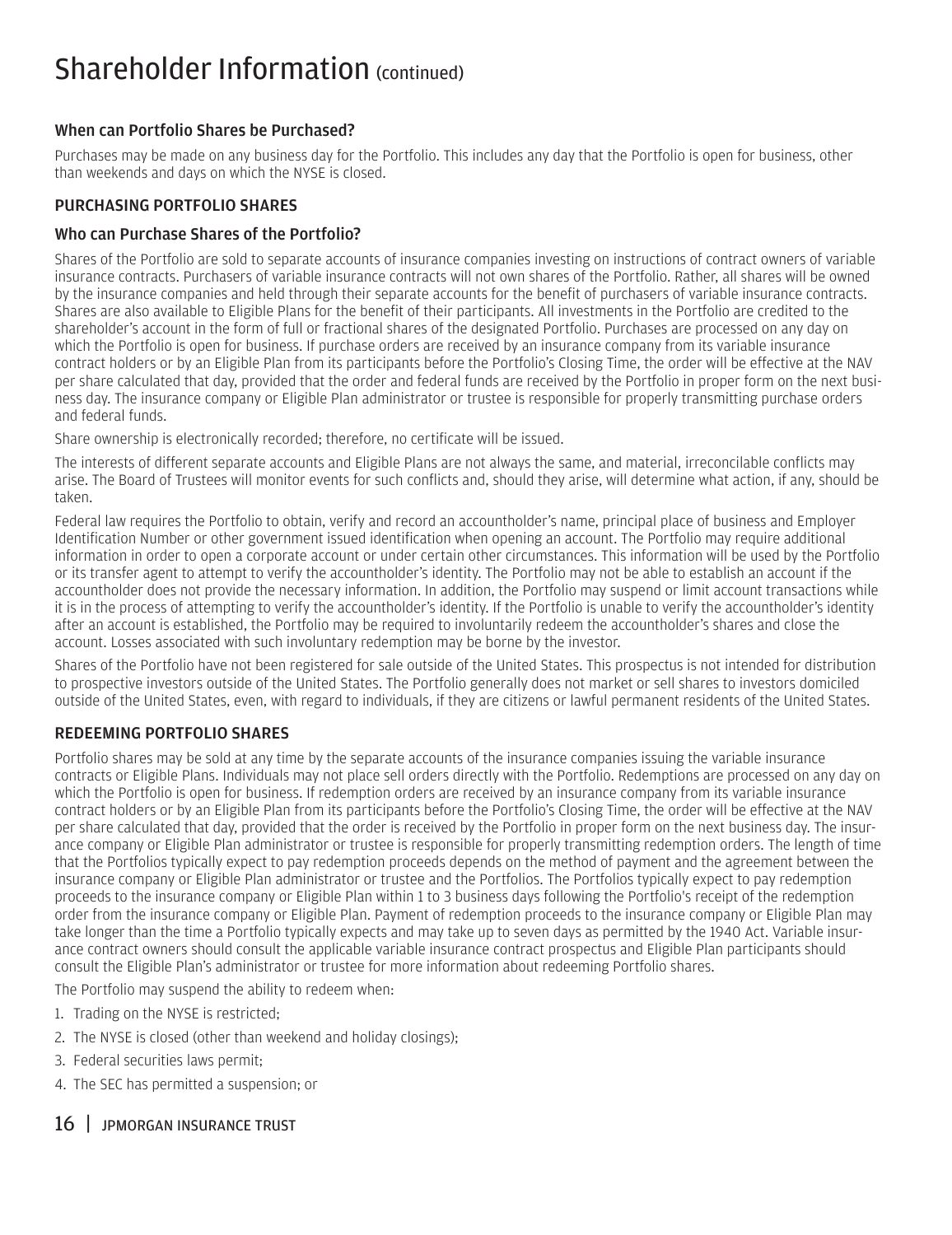#### <span id="page-18-0"></span>5. An emergency exists, as determined by the SEC.

Generally, all redemptions will be for cash. The J.P. Morgan Funds typically expect to satisfy redemption requests by selling portfolio assets or by using holdings of cash or cash equivalents. On a less regular basis, the Portfolios may also satisfy redemption requests by borrowing from another Portfolio, by drawing on a line of credit from a bank, or using other short-term borrowings from its custodian. These methods may be used during both normal and stressed market conditions. In addition to paying redemption proceeds in cash, if shares redeemed are worth \$250,000 or more, the Portfolios reserve the right to pay part or all of the redemption proceeds in readily marketable securities instead of cash. If payment is made in securities, the Portfolio will value the securities selected in the same manner in which it computes its NAV. This process minimizes the effect of large redemptions on the Portfolio and its remaining shareholders. If an insurance company or Eligible Plan receives a redemption in-kind, securities received may be subject to market risk and taxable gains and brokerage or other charges in converting the securities to cash. While the Portfolios do not routinely use redemptions in-kind, the Portfolios reserve the right to use redemptions in-kind to manage the impact of large redemptions on the Portfolios. Redemption in-kind proceeds will typically be made by delivering a pro-rata amount of a Portfolio's holdings that are readily marketable securities to the redeeming insurance company or Eligible Plan within seven days after the Portfolio's receipt of the redemption order.

#### ABUSIVE TRADING

The Portfolio does not authorize market timing. Market timing is an investment strategy using frequent purchases and redemptions in an attempt to profit from short-term market movements. Market timing may result in dilution of the value of Portfolio shares held by long-term variable insurance contract owners or participants in Eligible Plans, disrupt portfolio management and increase Portfolio expenses for all shareholders. Although market timing may affect any fund, these risks may be higher for funds that invest significantly in non-U.S. securities or thinly traded securities (e.g., certain small cap securities), such as international, global or emerging market funds or small cap funds. For example, when the Portfolio invests in securities trading principally in non-U.S. markets that close prior to the close of the NYSE, market timers may seek to take advantage of the difference between the prices of these securities at the close of their non-U.S. markets and the value of such securities when the Portfolio calculates its net asset value. To the extent that the Portfolio is unable to identify market timers effectively, long-term investors may be adversely affected.

The Portfolio's Board of Trustees has adopted policies and procedures with respect to market timing. Because purchase and sale transactions are submitted to the Portfolio on an aggregated basis by the insurance company issuing the variable insurance contract or by an Eligible Plan, the Portfolio is limited in identifying and eliminating market timing transactions by individual variable insurance contract owners or Eligible Plan participants. In an aggregated transaction, the purchases of Portfolio shares and the redemptions of Portfolio shares are netted against one another and the identity of individual purchasers and redeemers are not known by the Portfolio. The Portfolio, therefore, has to rely upon the insurance companies to police restrictions in the variable insurance contracts or according to the insurance company's administrative policies; those restrictions will vary from variable insurance contract to variable insurance contract. Similarly, with respect to Eligible Plans, the Portfolio is often dependent upon the Eligible Plan's financial intermediaries who utilize their own policies and procedures to identify market timers.

The Portfolio has attempted to put safeguards in place to assure that financial intermediaries, including insurance companies, have implemented procedures designed to deter market timing and abusive trading. The Portfolio will seek to monitor for signs of market timing activities, such as unusual cash flows, and may request information from the applicable insurance company or Eligible Plan to determine whether or not market timing or abusive trading is involved. In addition, under agreements with insurance companies, the Portfolio may request transaction information from the insurance companies at any time in order to determine whether there has been short-term trading by the insurance companies' contract owners. The Portfolio will request that the insurance company provide individual contract owner level detail to the Portfolio at its request. Under such agreements, the Portfolio or the Distributor may restrict or prohibit any purchase orders with respect to one investor, a related group of investors or their agent(s), where they detect a pattern of purchases and sales of Portfolio shares that indicates market timing or trading they determine is abusive to the extent possible.

The Portfolio will seek to apply these policies as uniformly as practicable. It is, however, more difficult to locate and eliminate individual market timers in the separate accounts or Eligible Plans, and there can be no assurances that the Portfolio will be able to effectively identify and eliminate market timing and abusive trading in the Portfolio. Variable insurance contract owners should consult the prospectus for their variable insurance contract for additional information on contract level restrictions relating to market timing.

In addition to rejecting purchase orders in connection with suspected market timing activities, the Portfolio can reject a purchase order in certain other circumstances including when it does not think a purchase order is in the best interest of the Portfolio and/or its shareholders or if it determines the trading to be abusive.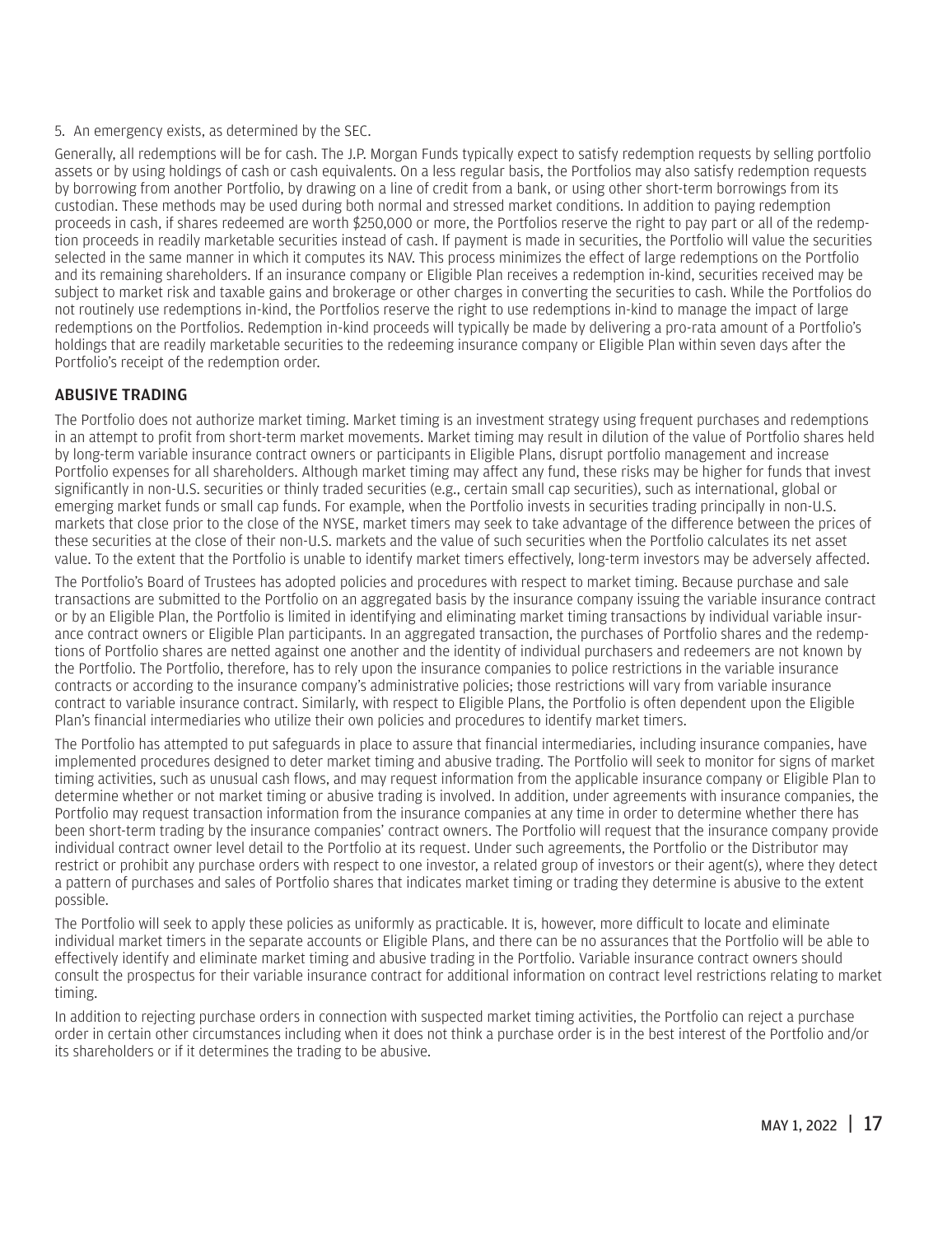### <span id="page-19-0"></span>Shareholder Information (continued)

#### VOTING AND SHAREHOLDER MEETINGS

#### How are Shares of the Portfolio Voted?

As long as required by the SEC, the insurance company that issued your variable insurance contract will solicit voting instructions from the purchasers of variable insurance contracts with respect to any matters that are presented to a vote of shareholders. Therefore, to the extent an insurance company is required to vote the total Portfolio shares held in its separate accounts, including those owned by the insurance company, on a proportional basis, it is possible that a small number of variable insurance contract owners would be able to determine the outcome of a matter. The Portfolio or class votes separately on matters relating solely to that Portfolio or class or which affect that Portfolio or class differently. However, all shareholders will have equal voting rights on matters that affect all shareholders equally. Shareholders shall be entitled to one vote for each share held.

#### When are Shareholder Meetings Held?

The Trust does not hold annual meetings of shareholders but may hold special meetings. Special meetings are held, for example, to elect or remove trustees, change a Portfolio's fundamental investment objective, or approve an investment advisory contract.

#### QUESTIONS

Any questions regarding the Portfolio should be directed to JPMorgan Insurance Trust, P.O. Box 219143, Kansas City, MO 64121-9143, 1-800-480-4111. All questions regarding variable insurance contracts should be directed to the address or telephone number indicated in the prospectus or other literature that you received when you purchased your variable insurance contract.

#### DISTRIBUTIONS AND TAXES

The Portfolio intends to qualify each taxable year as a regulated investment company for U.S. federal income tax purposes pursuant to the provisions of Subchapter M of the Internal Revenue Code of 1986, as amended (the Code) and the regulations thereunder, and to meet all other requirements necessary for it to be relieved of U.S. federal income taxes on income and gains it distributes to the separate accounts of the insurance companies or Eligible Plans. The Portfolio will distribute any net investment income and net realized capital gains at least annually. Both types of distributions will be made in shares of the Portfolio unless an election is made on behalf of a separate account or Eligible Plan to receive some or all of the distribution in cash.

The discussions below are based on the assumption that the shares of the Portfolio will be respected as owned by insurance company separate accounts and Eligible Plans. If this is not the case, the person(s) determined to own the shares will be currently taxed on Portfolio distributions and redemption proceeds. Because insurance company separate accounts and Eligible Plans will be the only shareholders of the Portfolio, no attempt is made here to describe the tax treatment of Portfolio shareholders that are generally taxable.

#### Tax Consequences to Variable Insurance Contract Owners

Generally, owners of variable insurance contracts are not taxed currently on income or gains realized with respect to such contracts. However, some distributions from such contracts may be taxable at ordinary income tax rates. In addition, distributions made to an owner who is younger than 59½ may be subject to a 10% penalty tax. Investors should ask their own tax advisors for more information on their own tax situation, including possible state or local taxes.

In order for investors to receive the favorable tax treatment available to holders of variable insurance contracts, the separate accounts underlying such contracts, as well as the Portfolios in which such accounts invest, must meet certain diversification requirements under Section 817(h) of the Code and the regulations thereunder. These requirements, which are in addition to the diversification requirements imposed on the Portfolio by the 1940 Act and Subchapter M of the Code, place certain limitations on assets of each insurance company separate account used to fund variable contracts. The Portfolio intends to comply with these requirements. If the Portfolio does not meet such requirements, income allocable to the contracts will be taxable currently to the contract owners.

In addition, if owners of variable insurance contracts have an impermissible level of control over the investments underlying their contracts, the advantageous tax treatment provided to insurance company separate accounts under the Code will no longer be available.

Under Treasury regulations, insurance companies holding the separate accounts must report to the Internal Revenue Service losses above a certain amount resulting from a sale or disposition of Portfolio shares.

For a further discussion of the tax consequences of variable annuity and variable life contracts, please refer to the prospectuses or other documents that you received when you purchased your variable annuity or variable life product.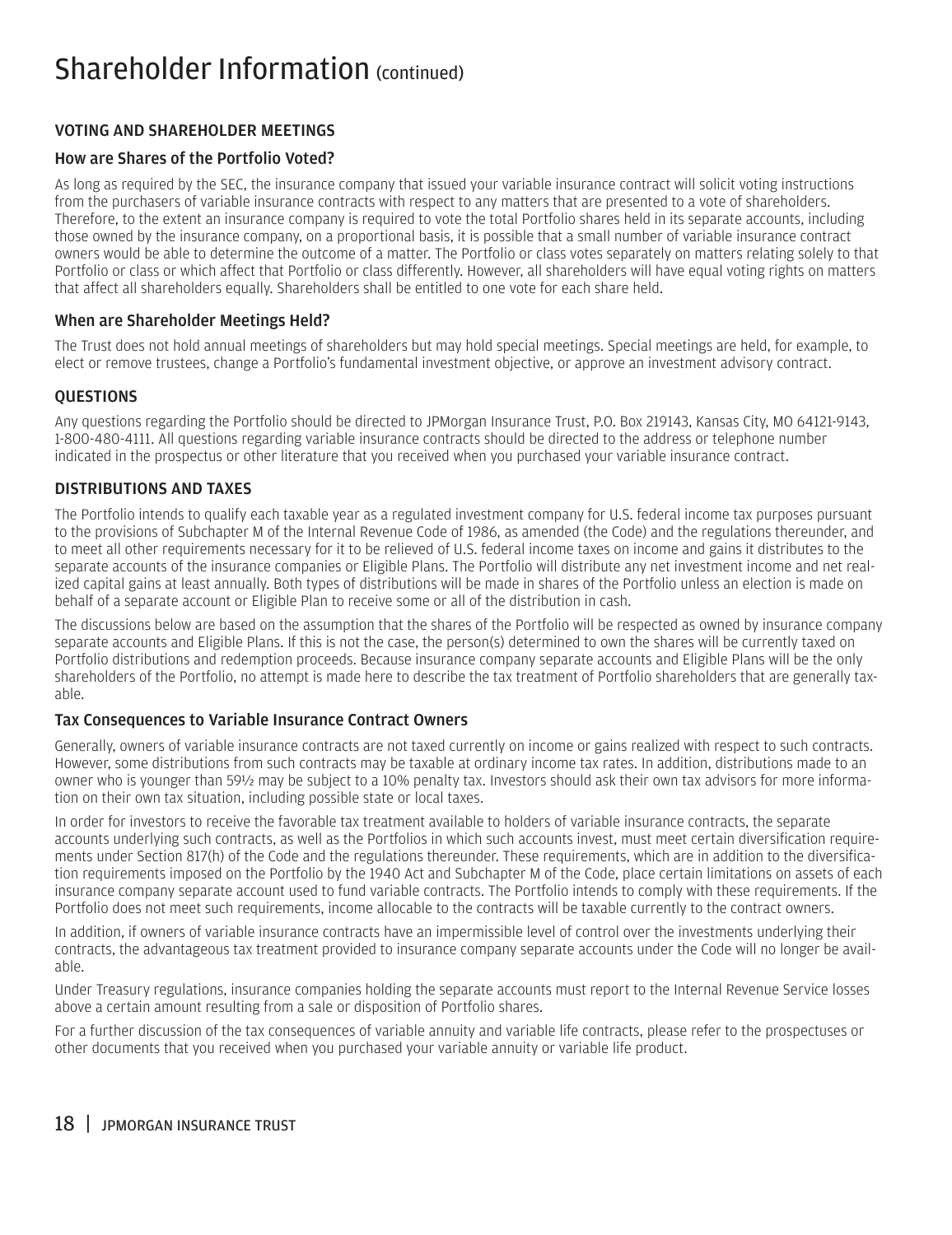#### <span id="page-20-0"></span>Tax Consequences to Eligible Plan Participants

Generally, Eligible Plan participants are not taxed currently on distributions of net investment income and capital gains to such plans. Contributions to these plans may be tax deductible, although distributions from these plans are generally taxable.

In the case of Roth IRA accounts, contributions are not tax deductible, but distributions from the plan may be tax free.

#### Tax Consequences of Certain Portfolio Investments

The Portfolio is generally subject to foreign withholding or other foreign taxes, which in some cases can be significant on any income or gain from investments in foreign stocks or securities. In that case, the Portfolio's total return on those securities would be decreased. The Portfolio may generally deduct these taxes in computing its taxable income. Rather than deducting these foreign taxes, the Portfolio that invests more than 50% of its assets in the stock or securities of foreign corporations or foreign governments at the end of its taxable year may make an election to treat a proportionate amount of eligible foreign taxes as constituting a distribution to each shareholder, which would, subject to certain limitations, generally allow the shareholder to either (i) to credit that proportionate amount of taxes against U.S. Federal income tax liability as a foreign tax credit or (ii) to take that amount as an itemized deduction.

The Portfolio's investments in certain debt obligations, mortgage-backed securities, asset-backed securities, REIT securities and derivative instruments may require the Portfolio to accrue and distribute income not yet received. In order to generate sufficient cash to make the requisite distributions, the Portfolio may be required to liquidate other investments in its portfolio that it otherwise would have continued to hold, including when it is not advantageous to do so. The Portfolio's investment in REIT securities also may result in the Portfolio's receipt of cash in excess of the REIT's earnings.

The Portfolio's transactions in future contracts, swaps and other derivatives will be subject to special tax rules, the effect of which may be to accelerate income to the Portfolio, defer losses to the Portfolio and cause adjustments in the holding periods of the Portfolio's securities. These rules could therefore affect the amount and timing of distributions to shareholders.

Please refer to the Statement of Additional Information for more information regarding the tax treatment of the Portfolio.

The above is a general summary of tax implications of investing in the Portfolio. Because each investor's tax consequences are unique, investors should consult their own tax advisors to see how investing in the Portfolio will affect their individual tax situations.

#### AVAILABILITY OF PROXY VOTING RECORD

The Trustees have delegated the authority to vote proxies for securities owned by the Portfolio to the applicable investment adviser. A copy of the Portfolio's voting record for the most recent 12-month period ended June 30 is available on the SEC's website at www.sec.gov or at www.jpmorgan.com/variableinsuranceportfolios no later than August 31 of each year. The Portfolio's proxy voting record will include, among other things, a brief description of the matter voted on for each portfolio security and will state how each vote was cast, for example, for or against the proposal.

#### PORTFOLIO HOLDINGS DISCLOSURE

No sooner than 15 days after the end of each month, the Portfolio will make available upon request the uncertified, complete schedule of its portfolio holdings as of the last day of that month. Not later than 60 days after the end of each fiscal quarter, the Portfolio will make available a complete schedule of its portfolio holdings as of the last day of that quarter.

In addition to providing hard copies upon request, the Portfolio will post these quarterly schedules on www.jpmorgan.com/ variableinsuranceportfolios and on the SEC's website at www.sec.gov. From time to time, the Portfolio may post portfolio holdings on the J.P. Morgan Funds website on a more timely basis.

The Portfolio may disclose the Portfolio's 10 largest portfolio holdings and the percentage that each of these holdings represent of the Portfolio's portfolio as of the most recent month end online at www.jpmorgan.com/variableinsuranceportfolios, no sooner than 5 calendar days after month's end.

In addition, the top five holdings that contributed to Portfolio performance and top five holdings that detracted from Portfolio performance may also be posted on the J.P. Morgan Funds' website at www.jpmorgan.com/variableinsuranceportfolios no sooner than 5 calendar days after month's end.

Shareholders may request portfolio holdings schedules at no charge by calling 1-800-480-4111. A description of the Portfolio's policies and procedures with respect to the disclosure of the Portfolio's holdings is available in the Statement of Additional Information.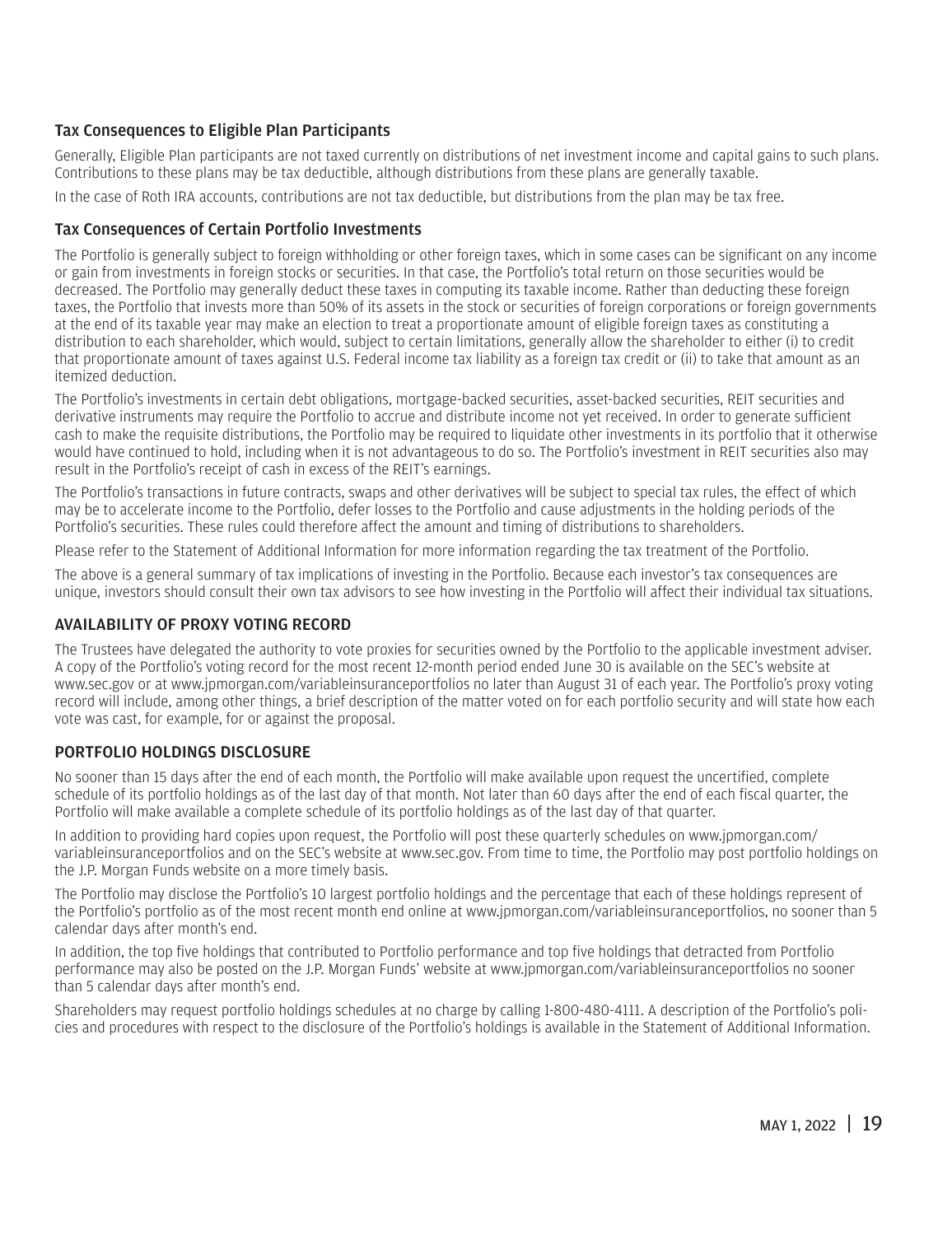# <span id="page-21-0"></span>Financial Highlights

The financial highlights tables are intended to help you understand the Portfolio's financial performance for the past five fiscal years or the period of the Portfolio's operations, as applicable. Certain information reflects financial results for a single Portfolio share. The total returns in the tables represent the rate that an investor would have earned (or lost) on an investment in the Portfolio (assuming reinvestment of all dividends and distributions). The total returns do not include charges that will be imposed by variable insurance contracts or by Eligible Plans. If these charges were reflected, returns would be lower than those shown. This information for each period presented has been audited by

PricewaterhouseCoopers LLP, whose report, along with the Portfolio's financial statements, are included in the Portfolio's annual report, which is available upon request.

To the extent the Portfolio invests in other funds, the Total Annual Fund Operating Expenses included in the fee table will not correlate to the ratio of expenses to average net assets in the financial highlights below.

|                                                           | Per share operating performance               |                                                      |                                                                       |                                        |                                    |                         |                        |  |
|-----------------------------------------------------------|-----------------------------------------------|------------------------------------------------------|-----------------------------------------------------------------------|----------------------------------------|------------------------------------|-------------------------|------------------------|--|
|                                                           |                                               | <b>Investment operations</b>                         |                                                                       |                                        | <b>Distributions</b>               |                         |                        |  |
|                                                           | Net asset<br>value.<br>beginning<br>of period | Net<br>investment<br>income<br>$(\text{loss})$ $(a)$ | Net realized<br>and unrealized<br>gains<br>(losses) on<br>investments | Total from<br>investment<br>operations | <b>Net</b><br>investment<br>income | Net<br>realized<br>gain | Total<br>distributions |  |
| JPMorgan Insurance Trust U.S. Equity Portfolio<br>Class 1 |                                               |                                                      |                                                                       |                                        |                                    |                         |                        |  |
| Year Ended December 31, 2021                              | \$37.40                                       | \$0.20                                               | \$10.44                                                               | \$10.64                                | \$(0.31)                           | \$(1.87)                | \$(2.18)               |  |
| Year Ended December 31, 2020                              | 32.27                                         | 0.30                                                 | 7.16                                                                  | 7.46                                   | (0.26)                             | (2.07)                  | (2.33)                 |  |
| Year Ended December 31, 2019                              | 26.63                                         | 0.26                                                 | 7.81                                                                  | 8.07                                   | (0.26)                             | (2.17)                  | (2.43)                 |  |
| Year Ended December 31, 2018                              | 32.43                                         | 0.27                                                 | (1.93)                                                                | (1.66)                                 | (0.27)                             | (3.87)                  | (4.14)                 |  |
| Year Ended December 31, 2017                              | 27.03                                         | 0.26                                                 | 5.69                                                                  | 5.95                                   | (0.26)                             | (0.29)                  | (0.55)                 |  |

(a) Calculated based upon average shares outstanding.

(b) Includes adjustments in accordance with accounting principles generally accepted in the United States of America and as such, the net asset values for financial reporting purposes and the returns based upon those net asset values may differ from the net asset values and returns for shareholder transactions.

(c) Total returns do not include charges that will be imposed by variable insurance contracts or by Eligible Plans. If these charges were reflected, returns would be lower than those shown.

(d) Includes earnings credits and interest expense, if applicable, each of which is less than 0.005% unless otherwise noted.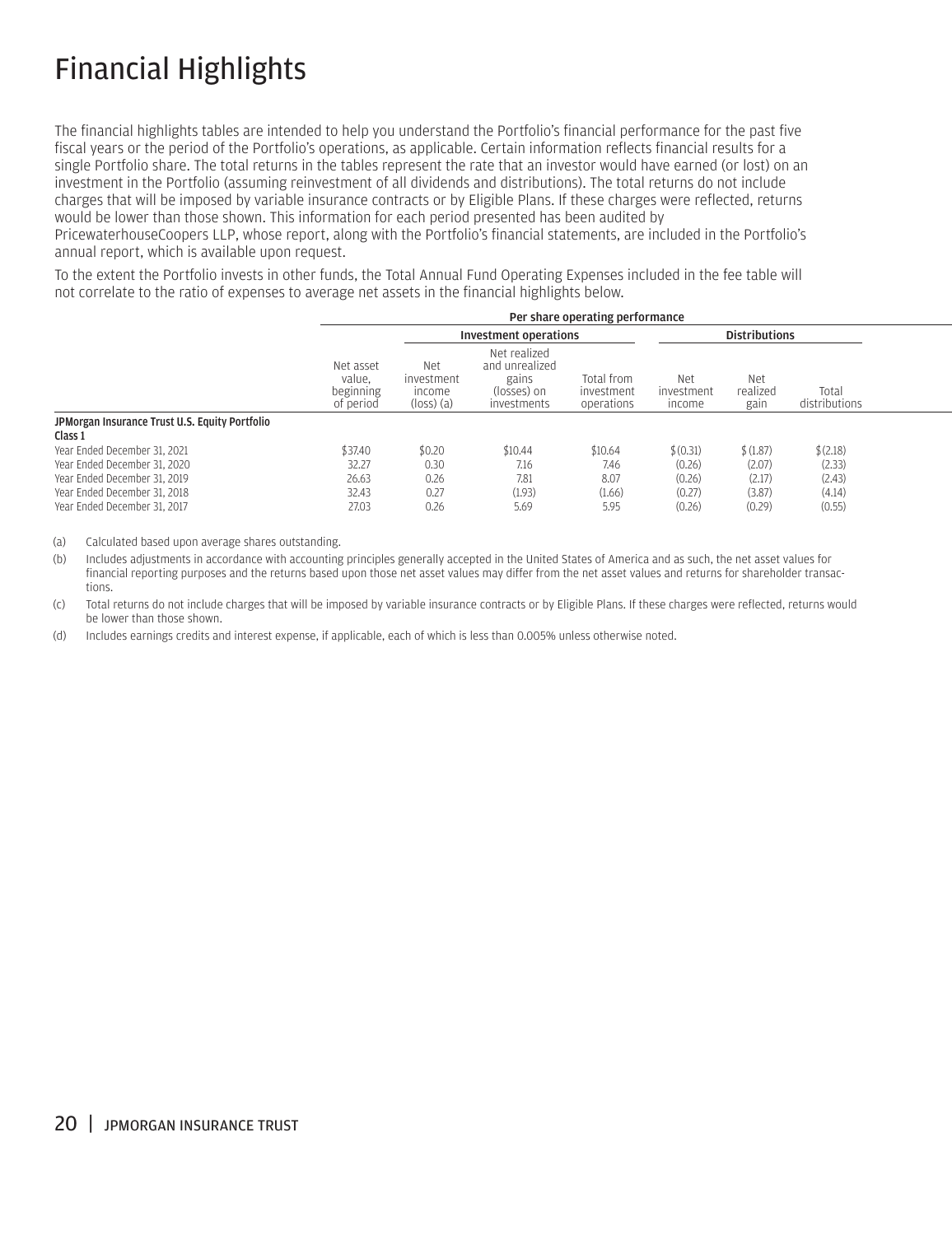|                                         |                       |                                            |                     | Ratios/Supplemental data                       |                                                                        |                               |
|-----------------------------------------|-----------------------|--------------------------------------------|---------------------|------------------------------------------------|------------------------------------------------------------------------|-------------------------------|
|                                         |                       |                                            |                     |                                                | Ratios to average net assets                                           |                               |
| Net asset<br>value.<br>end of<br>period | Total return $(b)(c)$ | Net assets.<br>end of<br>period<br>(000's) | Net<br>expenses (d) | Net<br>investment<br>income<br>$(\text{loss})$ | Expenses<br>without waivers.<br>reimbursements and<br>earnings credits | Portfolio<br>turnover<br>rate |
|                                         |                       |                                            |                     |                                                |                                                                        |                               |
| \$45.86                                 | 29.34%                | \$143,135                                  | 0.74%               | 0.48%                                          | 0.74%                                                                  | 48%                           |
| 37.40                                   | 25.26                 | 121,611                                    | 0.76                | 0.94                                           | 0.76                                                                   | 66                            |
| 32.27                                   | 31.75                 | 101,127                                    | 0.78                | 0.88                                           | 0.79                                                                   | 69                            |
| 26.63                                   | (6.16)                | 84,126                                     | 0.74                | 0.89                                           | 0.79                                                                   | 95                            |
| 32.43                                   | 22.28                 | 97.287                                     | 0.75                | 0.89                                           | 0.79                                                                   | 91                            |
|                                         |                       |                                            |                     |                                                |                                                                        |                               |